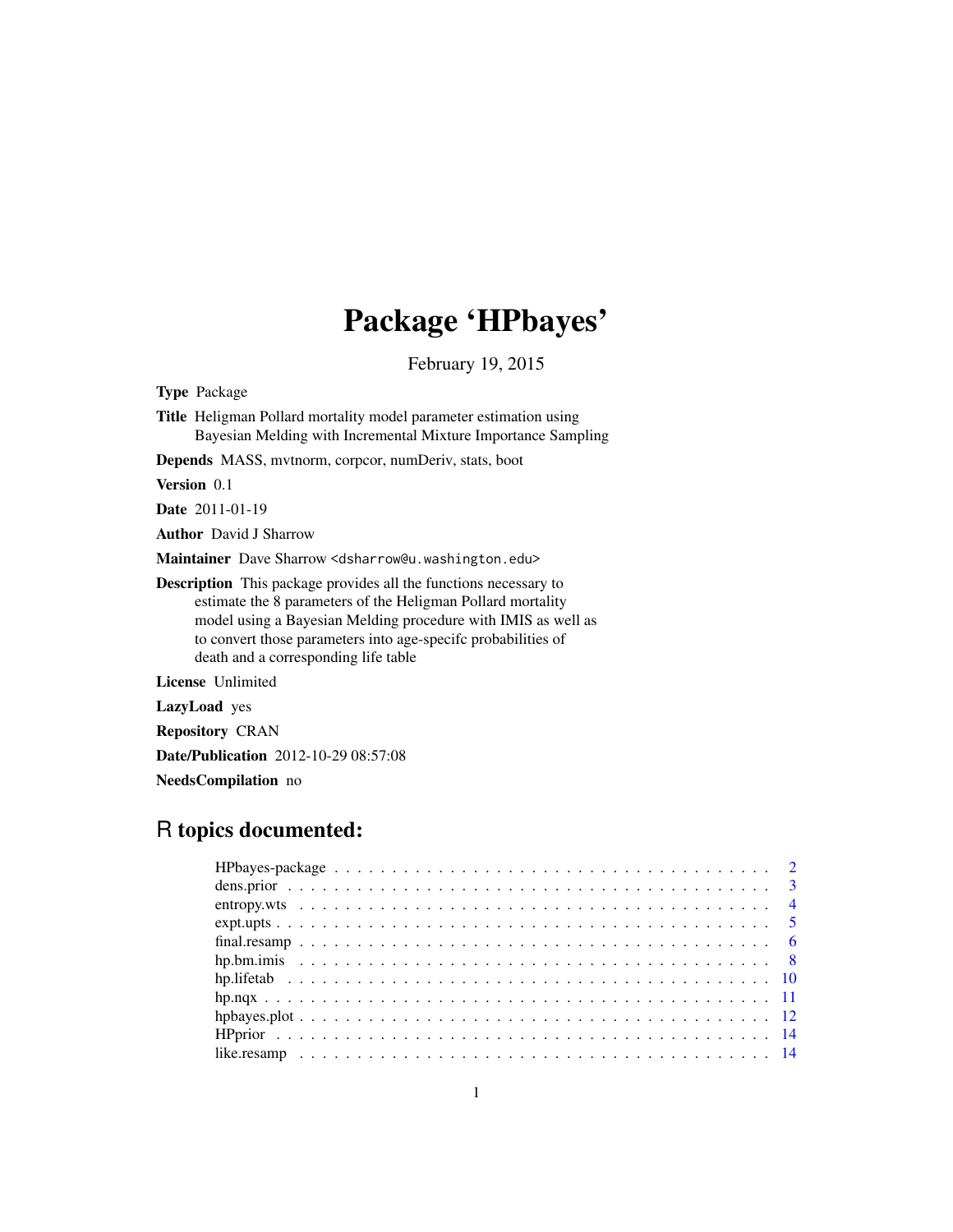## <span id="page-1-0"></span>2 HPbayes-package

| Index |  |  |  |  |  |  |  |  |  |  |  |  |  |  |  |  |  |  |  |
|-------|--|--|--|--|--|--|--|--|--|--|--|--|--|--|--|--|--|--|--|
|       |  |  |  |  |  |  |  |  |  |  |  |  |  |  |  |  |  |  |  |
|       |  |  |  |  |  |  |  |  |  |  |  |  |  |  |  |  |  |  |  |
|       |  |  |  |  |  |  |  |  |  |  |  |  |  |  |  |  |  |  |  |
|       |  |  |  |  |  |  |  |  |  |  |  |  |  |  |  |  |  |  |  |
|       |  |  |  |  |  |  |  |  |  |  |  |  |  |  |  |  |  |  |  |
|       |  |  |  |  |  |  |  |  |  |  |  |  |  |  |  |  |  |  |  |
|       |  |  |  |  |  |  |  |  |  |  |  |  |  |  |  |  |  |  |  |
|       |  |  |  |  |  |  |  |  |  |  |  |  |  |  |  |  |  |  |  |
|       |  |  |  |  |  |  |  |  |  |  |  |  |  |  |  |  |  |  |  |
|       |  |  |  |  |  |  |  |  |  |  |  |  |  |  |  |  |  |  |  |

HPbayes-package *Heligman Pollard mortality model parameter estimation using Bayesian Melding with Incremental Mixture Importance Sampling*

## **Description**

This package provides all the functions necessary to estimate the 8 parameters of the Heligman-Pollard mortality model using Bayesian Melding with IMIS and optimization. Functions are also provided to estimate the model using maximum likelihood and to plot the results of either ML or BM with IMIS.

## Details

| Package:  | <b>HPbayes</b> |
|-----------|----------------|
| Type:     | Package        |
| Version:  | 1.0            |
| Date:     | 2009-05-06     |
| License:  |                |
| LazyLoad: | yes            |

[hp.bm.imis](#page-7-1) is the most central function in the package. This single function combines all the necessary functions to execute the parameter estimation via Bayesian Melding using Incremental Mixture Importance Sampling with optimization. Once the parameter estimates are obtained [hp.nqx](#page-10-1) can be used to convert the parameter estimates into probabilities of death for all  $x > 0$ . Likewise, [hp.lifetab](#page-9-1) will convert the parameter estimates into a life table with age groups selected by the user. Plotting functions include hpbayes. plot, which will plot the resulting output from the deterministic model along with confidence intervals, and [postpri.plot](#page-19-1), which will plot the resulting posterior parameter distributions along with the prior for each.

#### Author(s)

Dave Sharrow with code from Jason Thomas

Maintainer: Dave Sharrow <dsharrow@u.washington.edu>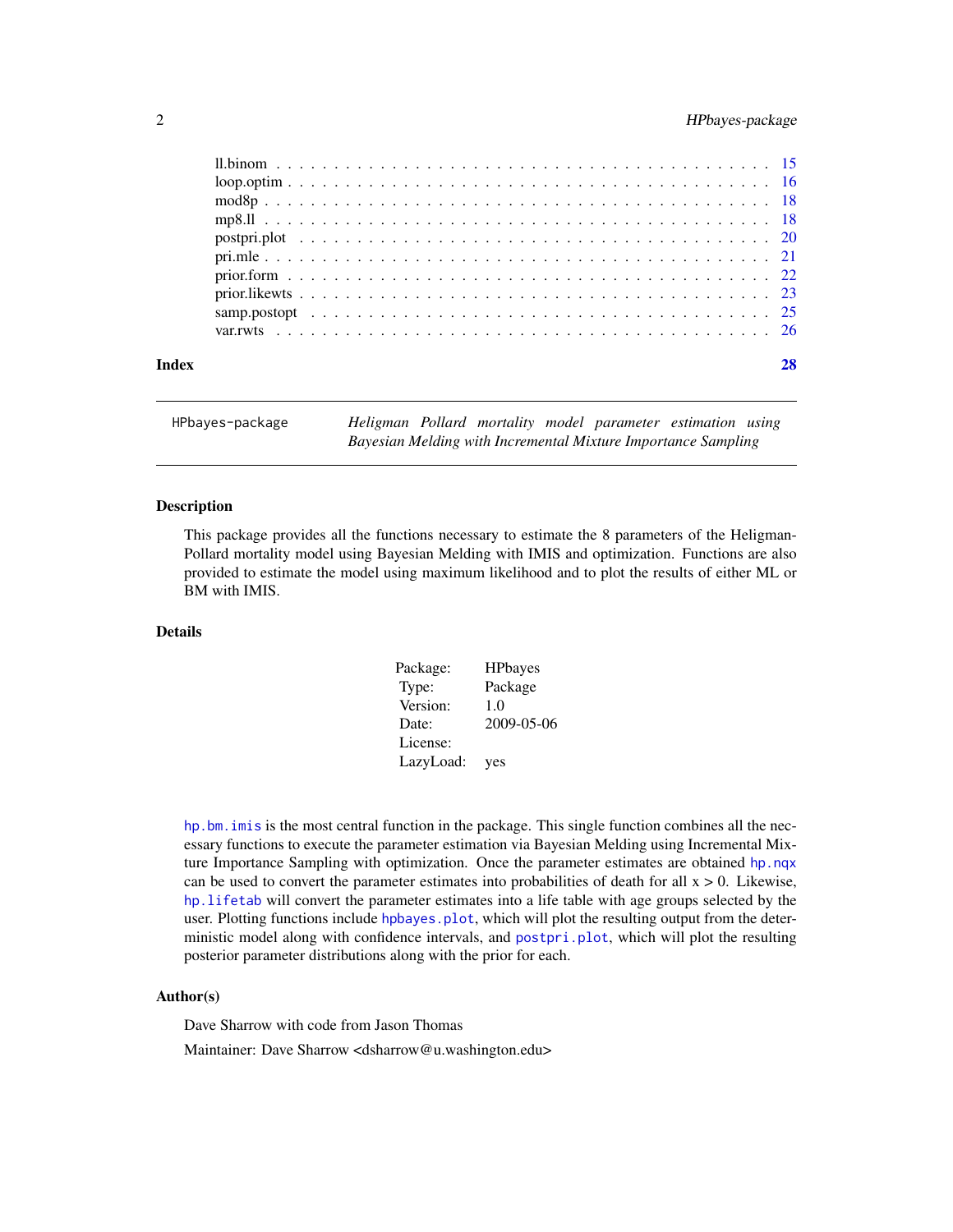#### <span id="page-2-0"></span>dens.prior 3

#### References

Heligman, Larry and John H. Pollard. 1980 "The Age Pattern of Mortality." *Journal of the Institute of Actuaries* 107:49–80.

Poole, David and Adrian Raftery. 2000. "Inference for Deterministic Simulation Models: The Bayesian Melding Approach." *Journal of the American Statistical Association* 95:1244–1255.

Raftery, Adrian and Le Bao. 2009. "Estimating and Projecting Trends in HIV/AIDS Gen- eralized Epidemics Using Incremental Mixture Importance Sampling." Technical Report 560, Department of Statistics, University of Washington.

dens.prior *Density of the prior*

#### Description

This function calculates the density of the prior distribution for the eight parameters of the Heligman Pollard model. The density is calculated using a uniform distribution. The lower bounds all default to 0 except parameter F, which has a default lower bound of 15. The upper bounds default to A-0.15, B-1, C-1, D-0.25, E-15, F-55, G-0.1, F-1.25.

#### Usage

dens.prior(x, pri.lo =  $c(0, 0, 0, 0, 0, 15, 0, 0)$ , pri.hi = c(0.15, 1, 1, 0.25, 15, 55, 0.1, 1.25))

## Arguments

| $\mathsf{x}$ | A 1 x 8 vector or n x 8 matrix containing values for the eight Heligman-Pollard<br>Parameters                                                     |
|--------------|---------------------------------------------------------------------------------------------------------------------------------------------------|
| pri.lo       | A vector giving the lower bounds of the uniform prior. Defaults to 0 for all<br>parameters except F which has a default lower bound of 15.        |
| pri.hi       | A vector giving the upper bounds of the uniform prior. Defaults to A-0.15, B-1,<br>$C-1$ , D $-0.25$ , E $-15$ , F $-55$ , G $-0.1$ , F $-1.25$ . |

## Value

A scalar describing the density of the prior distribution

```
#Generate a prior distribution
pri.lo = c(0, 0, 0, 0, 0, 15, 0, 0)
pri.hi = c(0.15, 1, 1, 0.25, 15, 55, 0.1, 1.25)
B0 <- 8000
```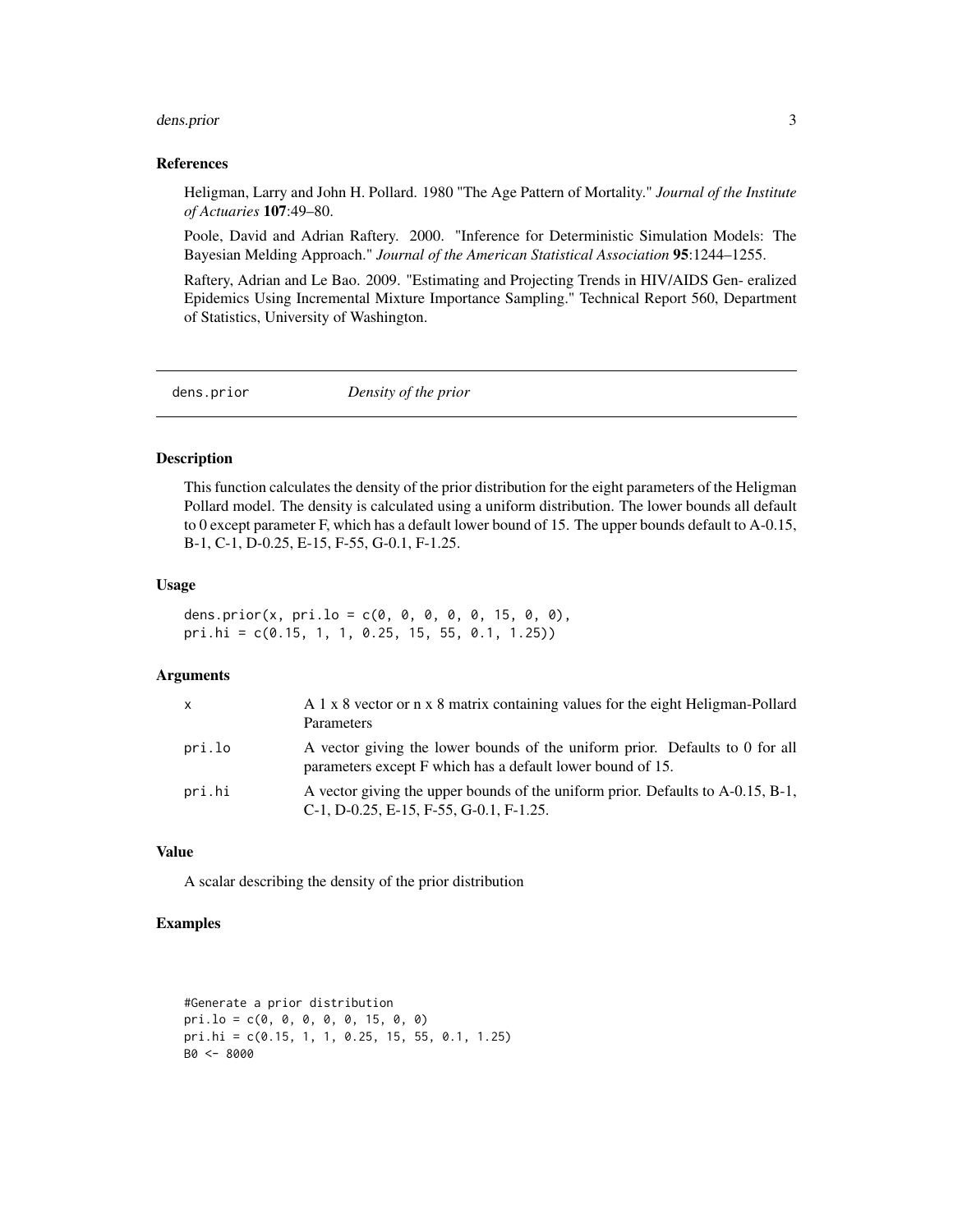```
q0 <- cbind(runif(B0, pri.lo[1], pri.hi[1]),
runif(B0, pri.lo[2], pri.hi[2]),
runif(B0, pri.lo[3], pri.hi[3]),
runif(B0, pri.lo[4], pri.hi[4]),
runif(B0, pri.lo[5], pri.hi[5]),
runif(B0, pri.lo[6], pri.hi[6]),
runif(B0, pri.lo[7], pri.hi[7]),
runif(B0, pri.lo[8], pri.hi[8]))
density <- dens.prior(x=q0)
```
<span id="page-3-1"></span>entropy.wts *Entropy of the rescaled weights relative to uniformity*

#### Description

Performance measure for the IMIS algorithm that calculates the entropy of the importance weights relative to uniformity.

#### Usage

```
entropy.wts(w)
```
#### Arguments

w A vector of importance weights corresponding to each row of the mixture of the prior and multivariate gaussian draws

## Value

Vector of entropy values relative to uniformity for a vector of weights

## Note

For use in the function [final.resamp](#page-5-1) from the package HPbayes

#### References

Raftery, Adrian and Le Bao. 2009. "Estimating and Projecting Trends in HIV/AIDS Gen- eralized Epidemics Using Incremental Mixture Importance Sampling." Technical Report 560, Department of Statistics, University of Washington.

Poole, David and Adrian Raftery. 2000. "Inference for Deterministic Simulation Models: The Bayesian Melding Approach." *Journal of the American Statistical Association* 95:1244–1255.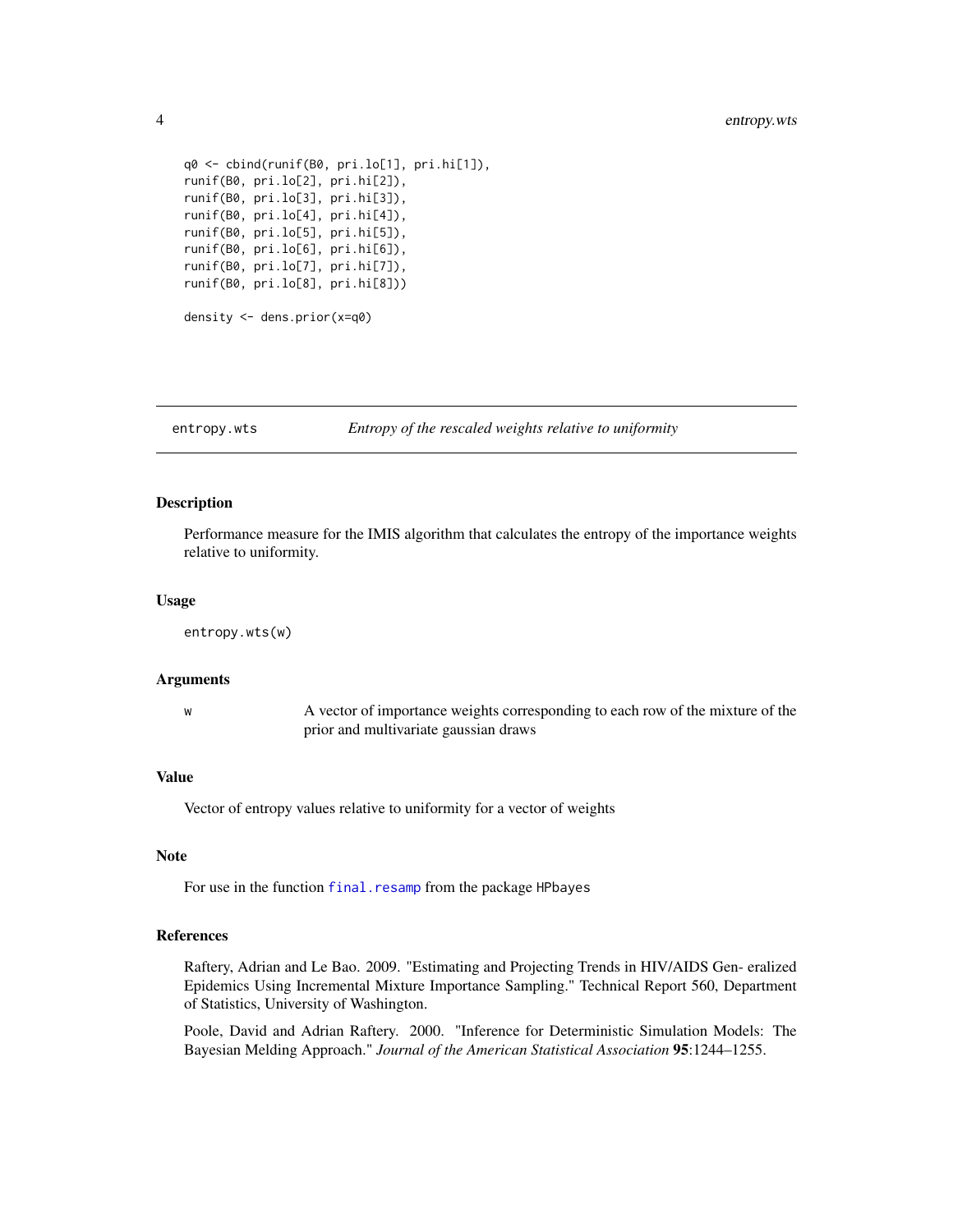#### <span id="page-4-0"></span>expt.upts 5

## Examples

```
#Generate a vector of weights#
wts <- runif(100, 0, .99)
entropy.wts(w=wts)
```
<span id="page-4-1"></span>expt.upts *Expected number of unique inputs after the final IMIS re-sample*

#### Description

Performance measure for the IMIS algorithm that calculates the expected number of unique points after re-sampling

## Usage

expt.upts(w, m)

## Arguments

| W | A vector of importance weights corresponding to each row of the mixture of the |
|---|--------------------------------------------------------------------------------|
|   | prior and multivariate gaussian distributions                                  |
| m | The final re-sample size                                                       |

## Value

A scalar describing the number of unique points from the final re-sample

## Note

For use in the function [final.resamp](#page-5-1)

## References

Raftery, Adrian and Le Bao. 2009. "Estimating and Projecting Trends in HIV/AIDS Gen- eralized Epidemics Using Incremental Mixture Importance Sampling." Technical Report 560, Department of Statistics, University of Washington.

```
#Generate a vector of weights#
wts <- runif(100, 0, .99)
expt.upts(wts, m = 3000)
```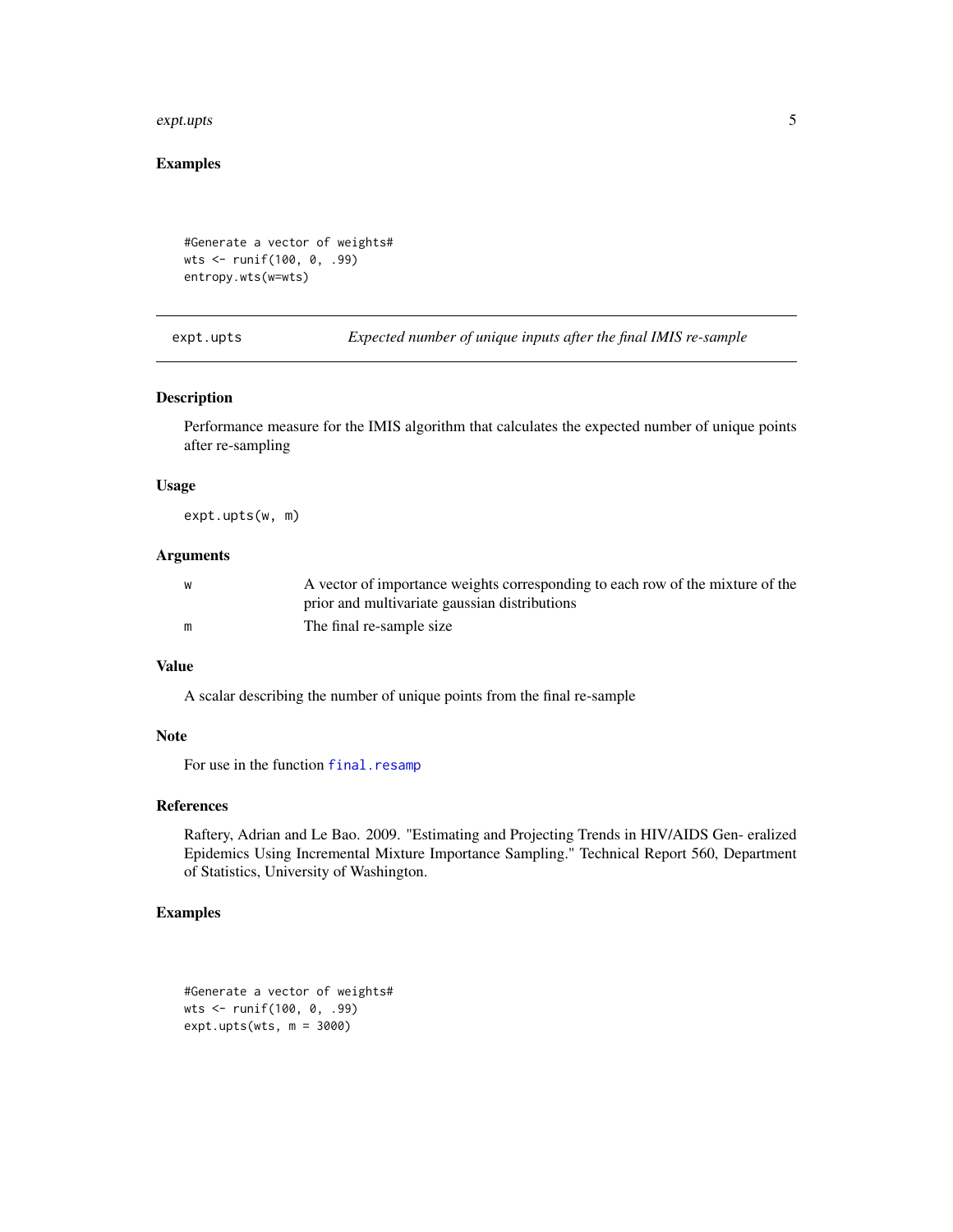<span id="page-5-1"></span><span id="page-5-0"></span>

## Description

Performs the final re-sampling step in the Bayesian Melding with IMIS procedure for the eight Heligman-Pollard parameters.

#### Usage

```
final.resamp(K, B1, H.new, H.k, log.like, d.keep, prior, h.mu, h.sig,
   nrisk, ndeath, B = 400, theta.dim = 8, age = c(1e-05, 1,
       seq(5, 100, 5)))
```
## Arguments

| K         | The number of iterations of the importance sampling stage                                                                |
|-----------|--------------------------------------------------------------------------------------------------------------------------|
| <b>B1</b> | sample size at the importance sampling stage multiplied by the number of local<br>optimums                               |
| H.new     | A matrix with dimensions ( $B^*d$ .keep) x 8 containing the $B^*d$ .keep inputs drawn<br>from the multivariate gaussians |
| H.k       | A matrix containing the prior plus new inputs from the multivariate gaussians                                            |
| log.like  | A vector of log-likelihoods corresponding to each row of H.k                                                             |
| d.keep    | The number of local optimums found in the optimizer step                                                                 |
| prior     | A matrix containing the prior                                                                                            |
| h.mu      | A d.keep x 8 matrix containing the results of the optimizer step                                                         |
| h.sig     | An array containing the covariance matrix for each row of h.mu                                                           |
| nrisk     | A vector containing the number of persons at risk in each age group                                                      |
| ndeath    | A vector containing the number of deaths in each age group                                                               |
| B         | sample size at the importance sampling stage                                                                             |
| theta.dim | The number of columns of the prior matrix                                                                                |
| age       | A vector containing the ages at which each age interval begins                                                           |
|           |                                                                                                                          |

## Details

The function, hp.bm.imis, will perform this along with all other steps in a single function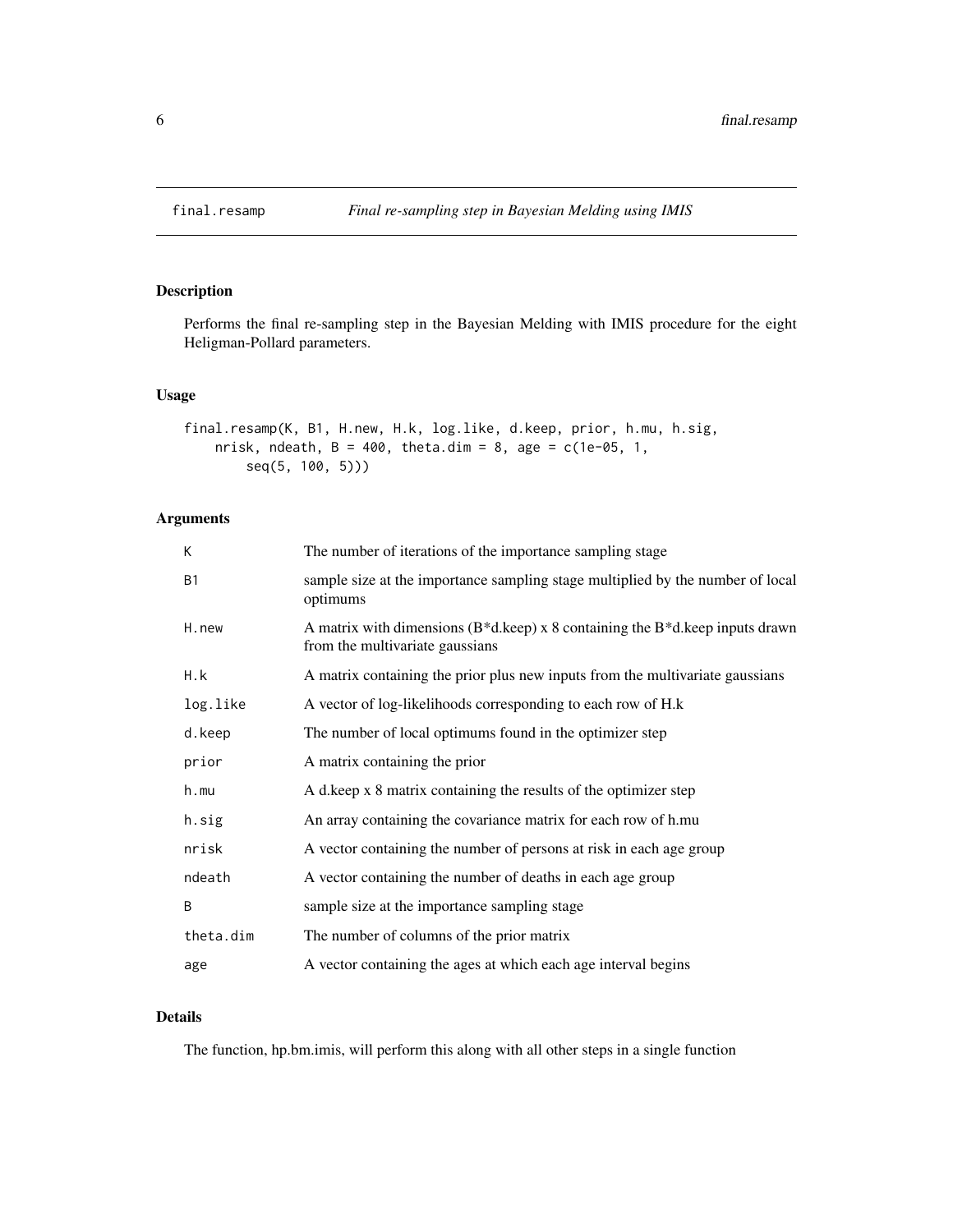## <span id="page-6-0"></span>final.resamp 7

#### Value

| H.new    | A B x theta. dim matrix containing the posterior distribution for each parameter                           |
|----------|------------------------------------------------------------------------------------------------------------|
| vwts     | A vector containing the variance of the rescaled weights at each IMIS iteration                            |
| ewts     | A vector containing the entropy of the rescaled weights at each IMIS iteration                             |
| mwts     | A vector containing the maximum of the rescaled weights at each IMIS iteration                             |
| nup      | A vector containing the expected number of unique points at each IMIS iteration                            |
| frac.up  | A vector containing the proportion of unique points in the final resample at each<br><b>IMIS</b> iteration |
| wts.k    | A vector containing the importance weights for the final iteration                                         |
| mwt.case | The maximum weight value and associated case                                                               |

## References

Raftery, Adrian and Le Bao. 2009. "Estimating and Projecting Trends in HIV/AIDS Gen- eralized Epidemics Using Incremental Mixture Importance Sampling." Technical Report 560, Department of Statistics, University of Washington.

Poole, David and Adrian Raftery. 2000. "Inference for Deterministic Simulation Models: The Bayesian Melding Approach." *Journal of the American Statistical Association* 95:1244–1255.

Heligman, Larry and John H. Pollard. 1980 "The Age Pattern of Mortality." *Journal of the Institute of Actuaries* 107:49–80.

## See Also

[loop.optim](#page-15-1), [samp.postopt](#page-24-1), [like.resamp](#page-13-1), [hp.bm.imis](#page-7-1), [entropy.wts](#page-3-1), [expt.upts](#page-4-1), [var.rwts](#page-25-1)

```
## Not run:
data(HPprior)
lx
dx
summary(q0)
age
opt.result <- loop.optim(prior = q0, nrisk=lx, ndeath=dx)
   opt.mu.d <- opt.result$opt.mu.d
   opt.cov.d <- opt.result$opt.cov.d
   theta.new <- opt.result$theta.new
   d.keep <- opt.result$d.keep
   log.like.0 <- opt.result$log.like.0
   wts.0 <- opt.result$wts.0
samp.po \leq samp.postopt(opt.cov.d = opt.cov.d, opt.mu.d = opt.mu.d,
       prior = q0, d.keep = d.keep)H.k <- samp.po$H.k
   H.new <- samp.po$H.new
   B1 <- samp.po$B1
```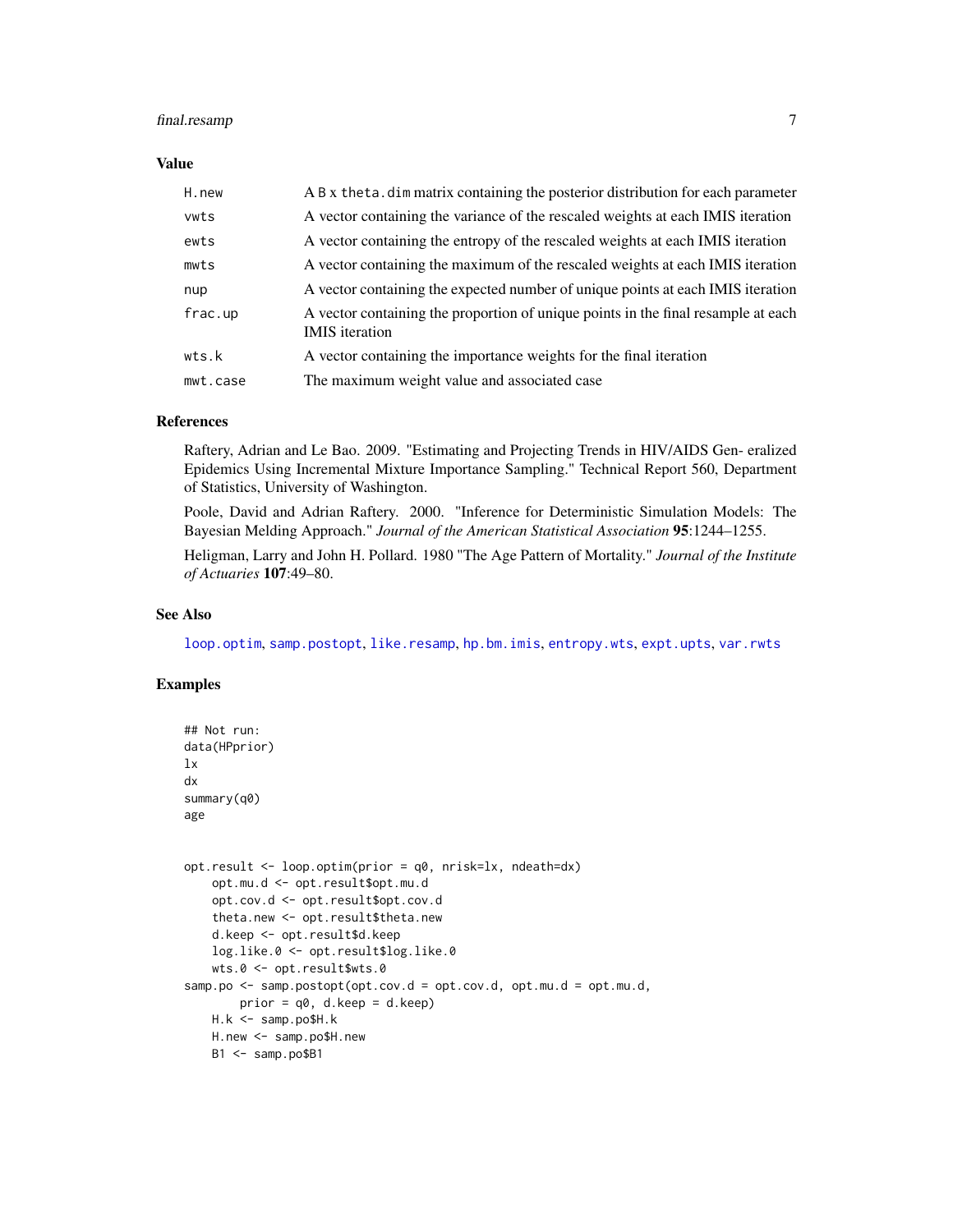```
11.postopt < - 1ike.resamp(K = 10, log.like.0 = log.like.0,
       opt.cov.d = opt.cov.d, opt.mu.d = opt.mu.d, d.keep = d.keep)
   h.mu <- ll.postopt$h.mu
   h.sig <- ll.postopt$h.sig
   log.like <- ll.postopt$log.like
   K <- ll.postopt$K
result \le final.resamp(K = K, B1 = B1, H.new = H.new, H.k = H.k,
       log.like = log.like, d.keep = d.keep, prior = q0,
       h.mu = h.mu, h.sig = h.sig, nrisk=lx, ndeath=dx, age=age)
```
## End(Not run)

<span id="page-7-1"></span>hp.bm.imis *Heligman-Pollard parameter estimator using Bayesian Melding with Incremental Mixture Importance Sampling*

## Description

Runs all the necessary functions to estimate the eight Heligman-Pollard parameters in one step via Bayesian Melding with IMIS and optimization. In this order and with the proper arguments imputed the functions run are [loop.optim](#page-15-1), [samp.postopt](#page-24-1), [like.resamp](#page-13-1), [final.resamp](#page-5-1).

#### Usage

hp.bm.imis(prior, nrisk, ndeath, K, d = 10,  $B = 400$ , age = c(1e-05, 1, seq(5, 100, 5)), CI=95)

## Arguments

| prior  | A matrix with dimensions 8000 x theta. dim containing the prior distribution<br>for each Heligman-Pollard parameter                                                                                                                                                                                                                                                                                                                                                           |
|--------|-------------------------------------------------------------------------------------------------------------------------------------------------------------------------------------------------------------------------------------------------------------------------------------------------------------------------------------------------------------------------------------------------------------------------------------------------------------------------------|
| nrisk  | A vector containing the total number of individuals at risk of death in each age<br>group. Length should equal the length of age                                                                                                                                                                                                                                                                                                                                              |
| ndeath | A vector containing the total number of deaths in each age group. Length should<br>equal the length of age                                                                                                                                                                                                                                                                                                                                                                    |
| Κ      | The number of IMIS iterations                                                                                                                                                                                                                                                                                                                                                                                                                                                 |
| d      | The number of optimizer iterations                                                                                                                                                                                                                                                                                                                                                                                                                                            |
| B      | The sample size at each importance sampling iteration                                                                                                                                                                                                                                                                                                                                                                                                                         |
| age    | A vector of the ages at which the probabilities of death will be calculated                                                                                                                                                                                                                                                                                                                                                                                                   |
| СI     | Defines the width of the credible interval (Defaults to 95 percent). A sum-<br>mary table is printed with the median estimate and lower and upper confidence<br>bounds. Setting CI=95 prints a table with the first column representing the 2.5th<br>percentile for each parameter distribution, the second column represents the me-<br>dian value for each parameter distribution and the third column represents the<br>97.5th percentile for each parameter distribution. |

<span id="page-7-0"></span>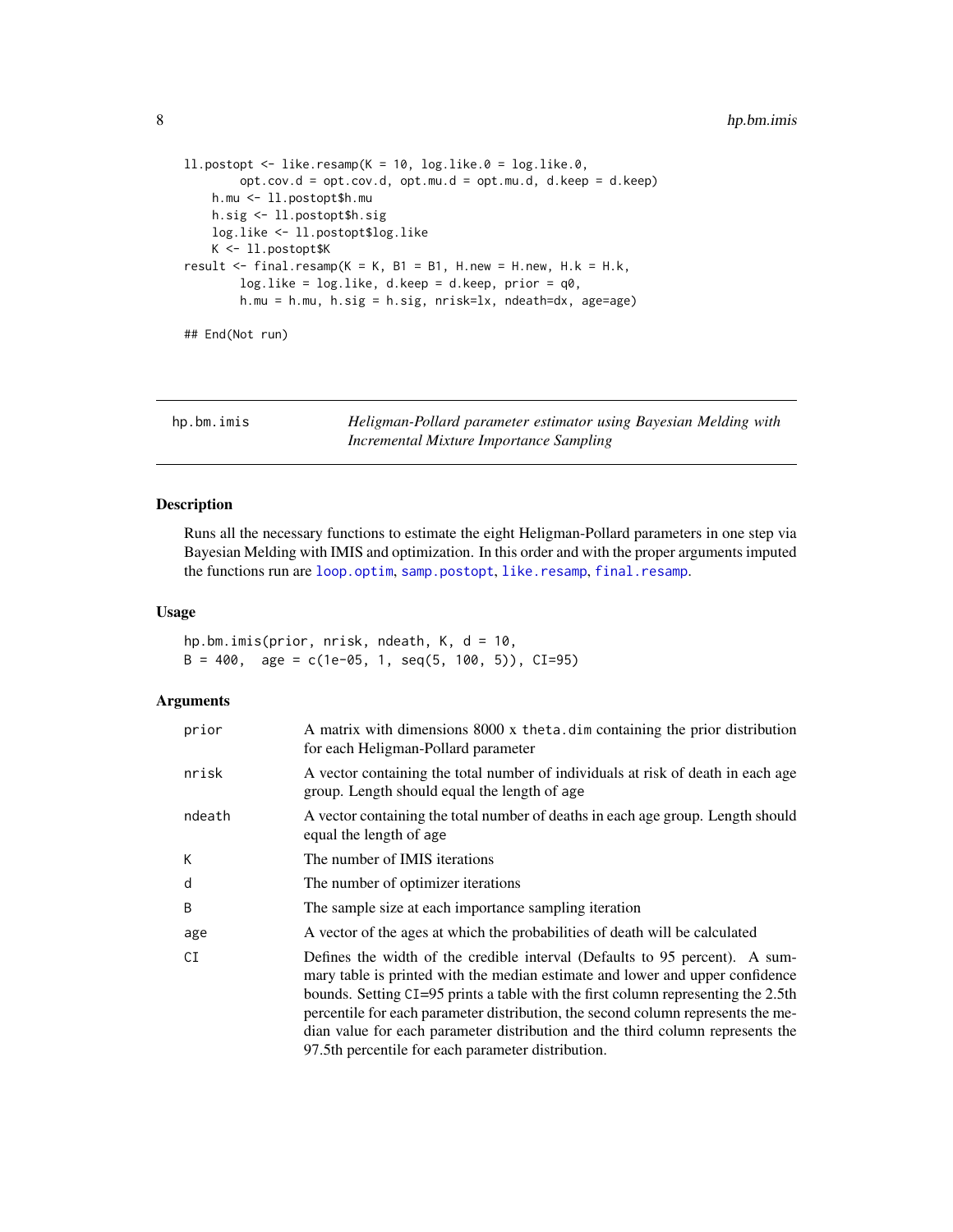## <span id="page-8-0"></span>hp.bm.imis 9

#### Value

| out        | A summary table of the results with the median parameter values in the middle<br>column, the lower bound results in the left column, and upper bound result in<br>the right column |
|------------|------------------------------------------------------------------------------------------------------------------------------------------------------------------------------------|
| H.final    | A B x theta. dim matrix containing the posterior distribution for each parameter                                                                                                   |
| $h$ . mu   | The sets of parameters found in the optimizer step                                                                                                                                 |
| h.sig      | The covariance matrix for each set of parameters in h.mu                                                                                                                           |
| log.like   | A vector of likelihoods for the prior plus resamples                                                                                                                               |
| log.like.0 | A vector of the likelihoods for the prior                                                                                                                                          |
| wts.0      | A vector of importance weights for each set of parameters in the prior                                                                                                             |
| d.keep     | The number of optimizer runs where the likelihood exceeded the maximum like-<br>lihood of the prior                                                                                |
| vwts       | A vector containing the variance of the rescaled weights at each IMIS iteration                                                                                                    |
| ewts       | A vector containing the entropy of the rescaled weights at each IMIS iteration                                                                                                     |
| mwts       | A vector containing the maximum of the rescaled weights at each IMIS iteration                                                                                                     |
| mwt.case   | The maximum weight and associated case                                                                                                                                             |
| nup        | A vector containing the expected number of unique points at each IMIS iteration                                                                                                    |
| frac.up    | A vector containing the proportion of unique points in the final resample at each<br><b>IMIS</b> iteration                                                                         |
| wts.k      | A vector containing the importance weights for the final IMIS iteration                                                                                                            |

#### Note

Because there are multiple sampling steps sometimes with upper and lower bound restricitions, this function can take several minutes to run depending on the sample size, K

#### References

Heligman, Larry and John H. Pollard. 1980 "The Age Pattern of Mortality." *Journal of the Institute of Actuaries* 107:49–80.

Poole, David and Adrian Raftery. 2000. "Inference for Deterministic Simulation Models: The Bayesian Melding Approach." *Journal of the American Statistical Association* 95:1244–1255.

Raftery, Adrian and Le Bao. 2009. "Estimating and Projecting Trends in HIV/AIDS Generalized Epidemics Using Incremental Mixture Importance Sampling." Technical Report 560, Department of Statistics, University of Washington.

## See Also

[loop.optim](#page-15-1), [samp.postopt](#page-24-1), [like.resamp](#page-13-1), [final.resamp](#page-5-1)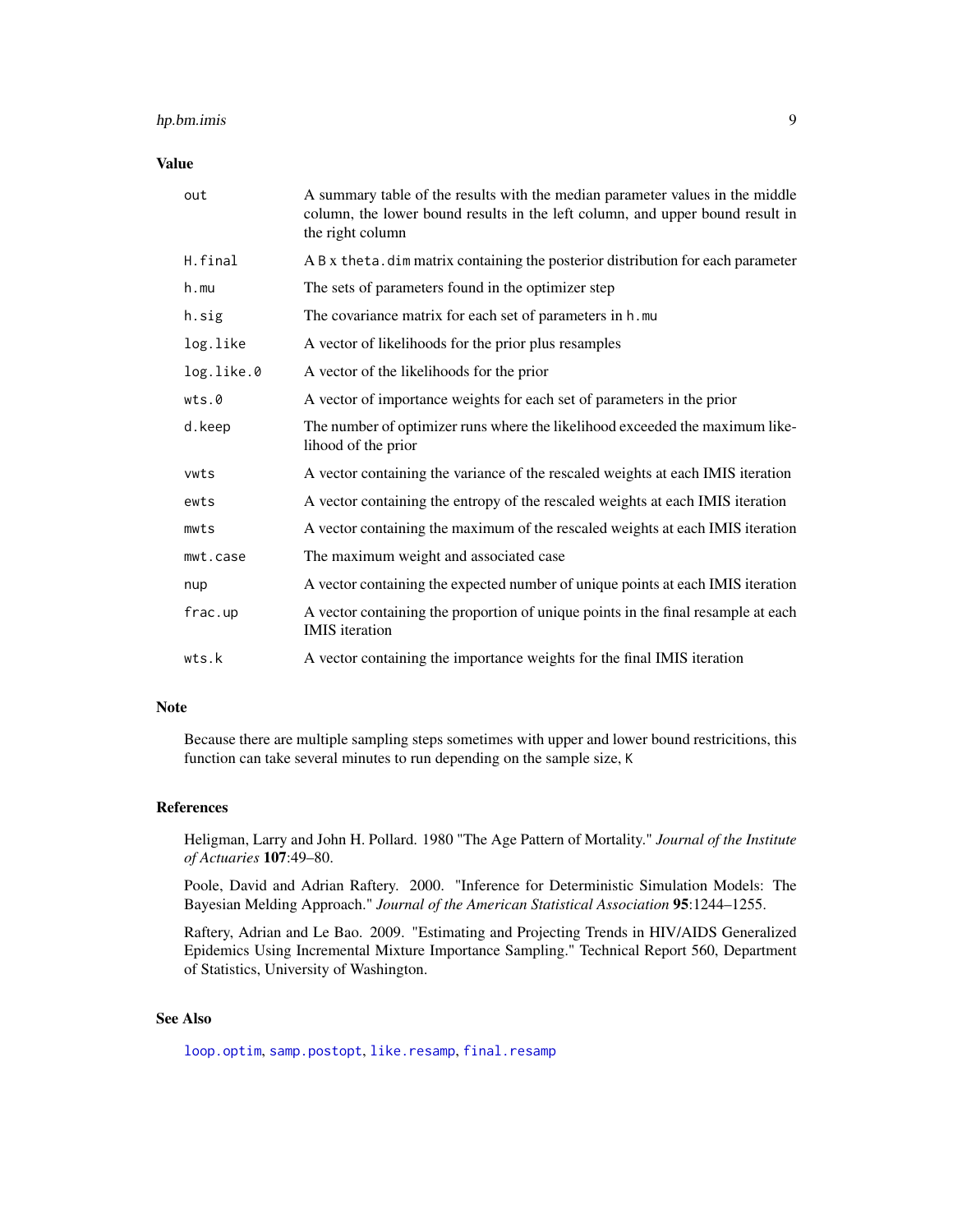## Examples

```
##a prior##
## Not run: data(HPprior)
q0 <- HPprior
##number of deaths in each age group##
dx <- c(68, 47, 16, 10, 13, 29, 92, 151, 188, 179, 156, 155, 147, 150,
122, 106, 88, 113, 63, 38, 32, 8)
##number at risk in each age group##
lx <- c(1974, 1906, 1860, 1844, 1834, 1823, 1793, 1700, 1549, 1361,
1181, 1025, 870, 721, 571, 450, 344, 256, 142, 79, 41, 8)
result <- hp.bm.imis(prior=q0, K=10, nrisk=lx, ndeath=dx)
## End(Not run)
```
<span id="page-9-1"></span>hp.lifetab *Heligman-Pollard life table conversion*

## Description

Generates a life table from the age-specific probabilities of death resulting from the estimation of the eight parameters of the Heligman-Pollard mortality model

## Usage

```
hp.lifetab(hpp, nax, age = seq(0, 85, 1), l0 = 1e+05,
with.CI=FALSE, CI=95)
```
#### Arguments

| hpp     | A vector of lenght 8 containing the Heligman-Pollard model parameter values                                                                                                                                                                       |
|---------|---------------------------------------------------------------------------------------------------------------------------------------------------------------------------------------------------------------------------------------------------|
| nax     | A vector of equal length to age containing the appropriate nax values for each<br>age interval in the life table                                                                                                                                  |
| age     | A vector containing the ages at which to estimate the life table columns                                                                                                                                                                          |
| 10      | The radix of the life table (Defaults to 100,000)                                                                                                                                                                                                 |
| with.CI | Logical. If TRUE, produces two additional life tables each generated from the<br>lower CI bound values of nqx and the upper bound values of nqx respectively                                                                                      |
| CI      | Defines the width of the confidence interval. A value of $CI=95$ creates a 95<br>percent confidence interval with the upper bound defined as the 97.5th percentile<br>nqx value for each age and the lower bound defined as the 2.5th percentile. |

<span id="page-9-0"></span>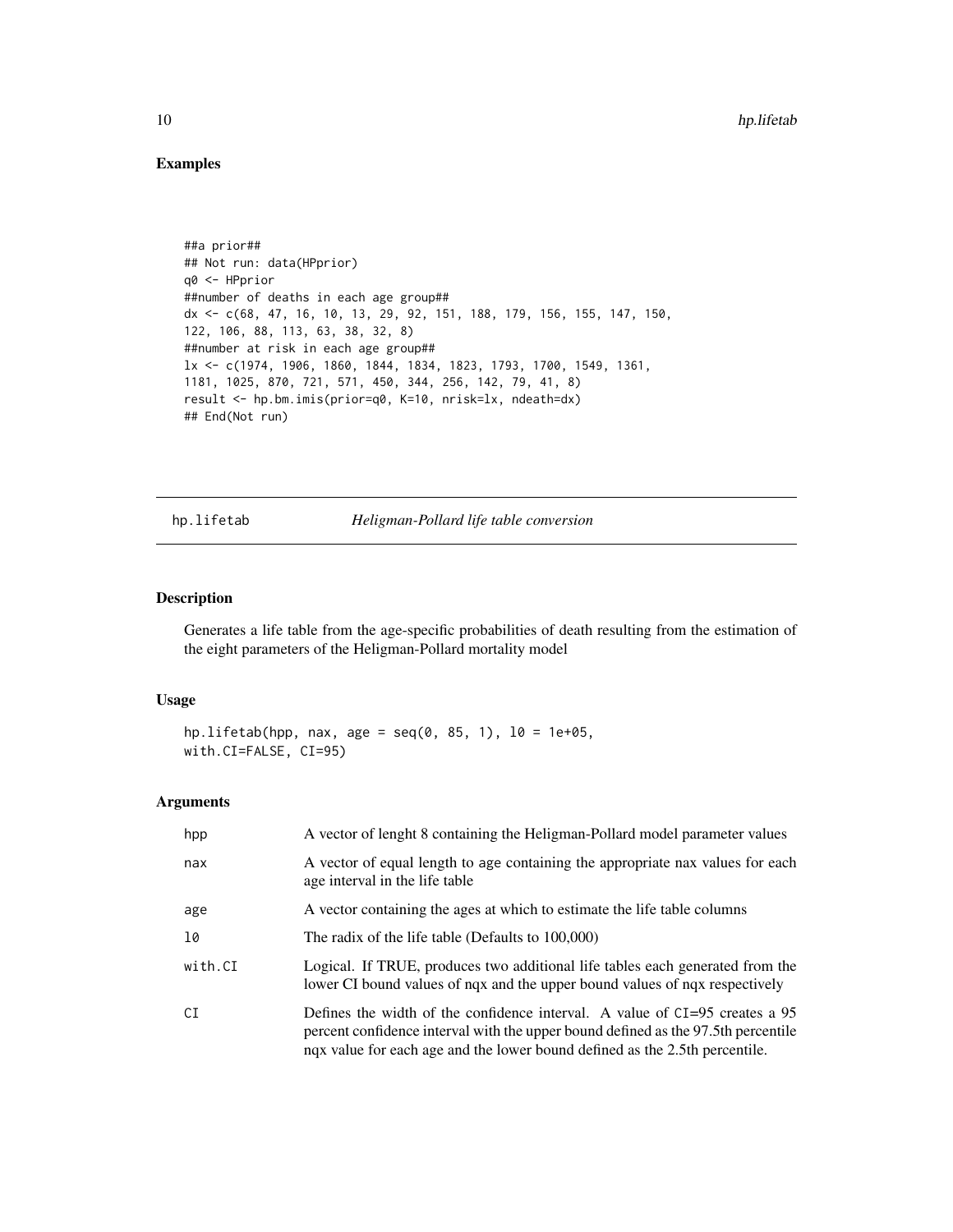#### <span id="page-10-0"></span>hp.nqx and the contract of the contract of the contract of the contract of the contract of the contract of the contract of the contract of the contract of the contract of the contract of the contract of the contract of the

## Value

A life table containing the columns "Age" (the starting age of the interval), "nax" (the set of nax values passed as an argument), "nqx" (the age-specific probabilites of dying in the interval x to x+n), "npx" (the probability of surviving the interval age x to x+n or 1-npx), "ndx" (the number of deaths in the interval), "lx" (the number of persons who have survived up to age x), "nLx" (the total number of person years lived within the interval x to  $x+n$ ), "Tx" (the total number of person years left to live above age x+n), "ex" (life epectancy at age x).

## References

Heligman, Larry and John H. Pollard. 1980 "The Age Pattern of Mortality." *Journal of the Institute of Actuaries* 107:49–80.

#### Examples

```
##requires a set of Heligman-Pollard parameters##
theta <- cbind(0.06008, 0.31087, 0.34431, 0.00698,
          1.98569, 26.71071, 0.00022, 1.08800)
age < -seq(0, 85, 1)nax <- rep(.5, length(age))
HP.lt <- hp.lifetab(hpp=theta, nax=nax)
```
<span id="page-10-1"></span>

| hp.ngx | Heligman-Pollard parameter conversion to age-specifc probabilites of |
|--------|----------------------------------------------------------------------|
|        | death                                                                |

## Description

Converts a set of Heligman-Pollard mortality model parameters into age-specific probabilities of death

#### Usage

```
hp.nqx(H.out, age = seq(0, 85, 1))
```
#### Arguments

| H.out | A vector of length eight containing the values for the eight parameters of the    |
|-------|-----------------------------------------------------------------------------------|
|       | model                                                                             |
| age   | A vector containing the ages at which the probability of death will be calculated |

## Value

Set of age specific probabilities of death equal to the length of age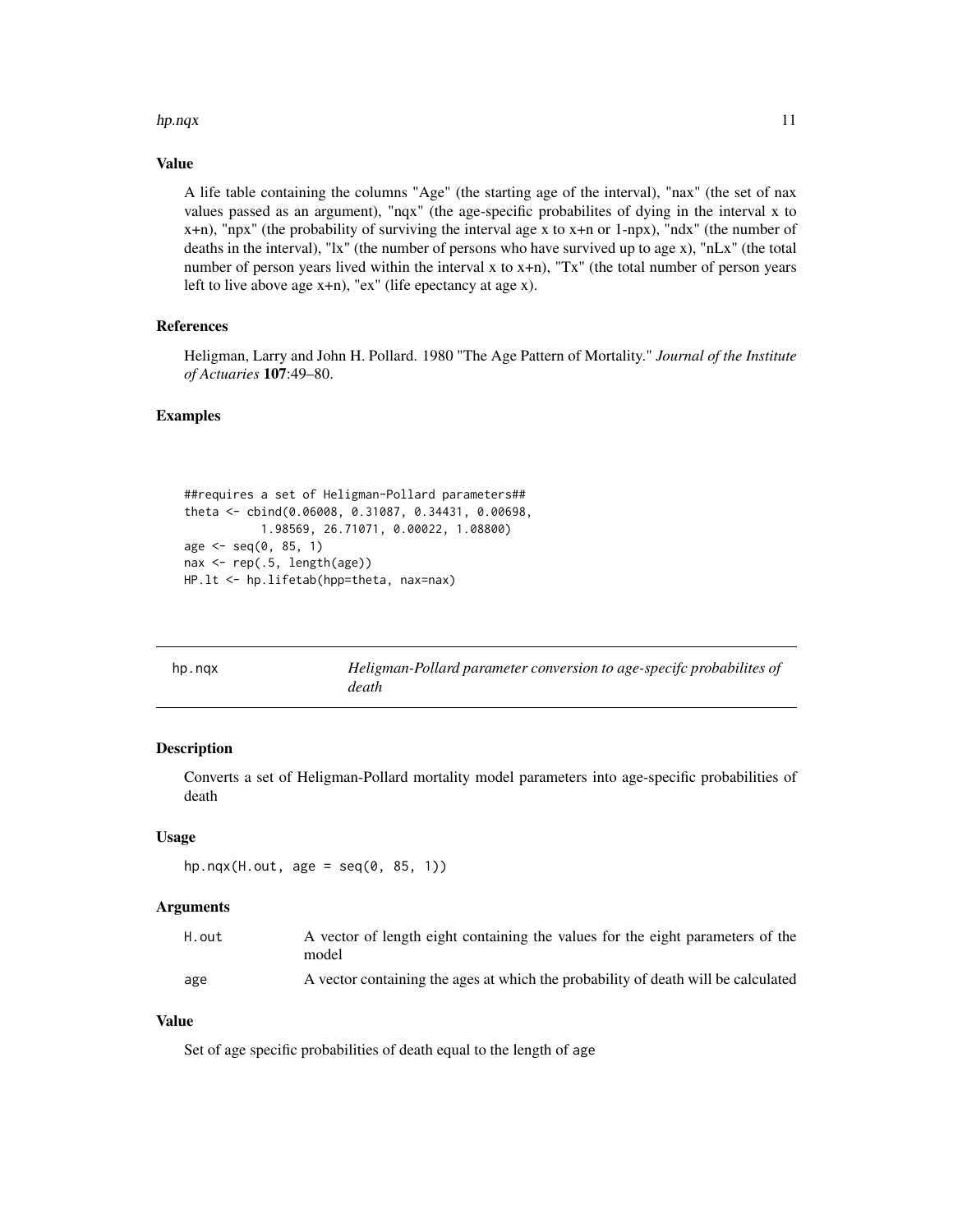#### <span id="page-11-0"></span>References

Heligman, Larry and John H. Pollard. 1980 "The Age Pattern of Mortality." *Journal of the Institute of Actuaries* 107:49–80.

## See Also

[hp.lifetab](#page-9-1)

## Examples

```
theta <- cbind(0.06008, 0.31087, 0.34431, 0.00698,
           1.98569, 26.71071, 0.00022, 1.08800)
nqx <- hp.nqx(H.out=theta)
```
<span id="page-11-1"></span>hpbayes.plot *Bayesian Melding posterior Heligman-Pollard parameter distribution plot*

### Description

This function converts the posterior Heligman-Pollard parameter distribution resulting from a Bayesian Melding procedure to probabilities of death over a specified age range. In addition, this function also calculates and plots a CI over the specified age range. The user can also elect to plot the data (ndeath/nrisk) from which the model was estimated.

#### Usage

```
hpbayes.plot(..., nrisk = NULL, ndeath = NULL, age, hpp,
yrange = c(\emptyset, \emptyset.8), xrange = c(\emptyset, 85), log = FALSE, plotdata = FALSE,
plotpost= TRUE, data.type="b", post.type="l",
line.col=c("grey", "blue", "red", "dark green"), CI=95)
```
#### Arguments

| $\cdots$ | Arguments to be passes to par                                                                                                  |
|----------|--------------------------------------------------------------------------------------------------------------------------------|
| nrisk    | A vector containing the number of persons at risk at age x                                                                     |
| ndeath   | A vector containing the number of deaths at age x                                                                              |
| age      | A vector containing the ages at which the probabilities of death will be calcu-<br>lated and plotted                           |
| hpp      | A matrix containing the posterior distribution of Heligman-Pollard parameters<br>resulting from the Bayesian Melding procedure |
| yrange   | Same as ylim in $plot()$                                                                                                       |
| xrange   | Same as $xlim$ in $plot()$                                                                                                     |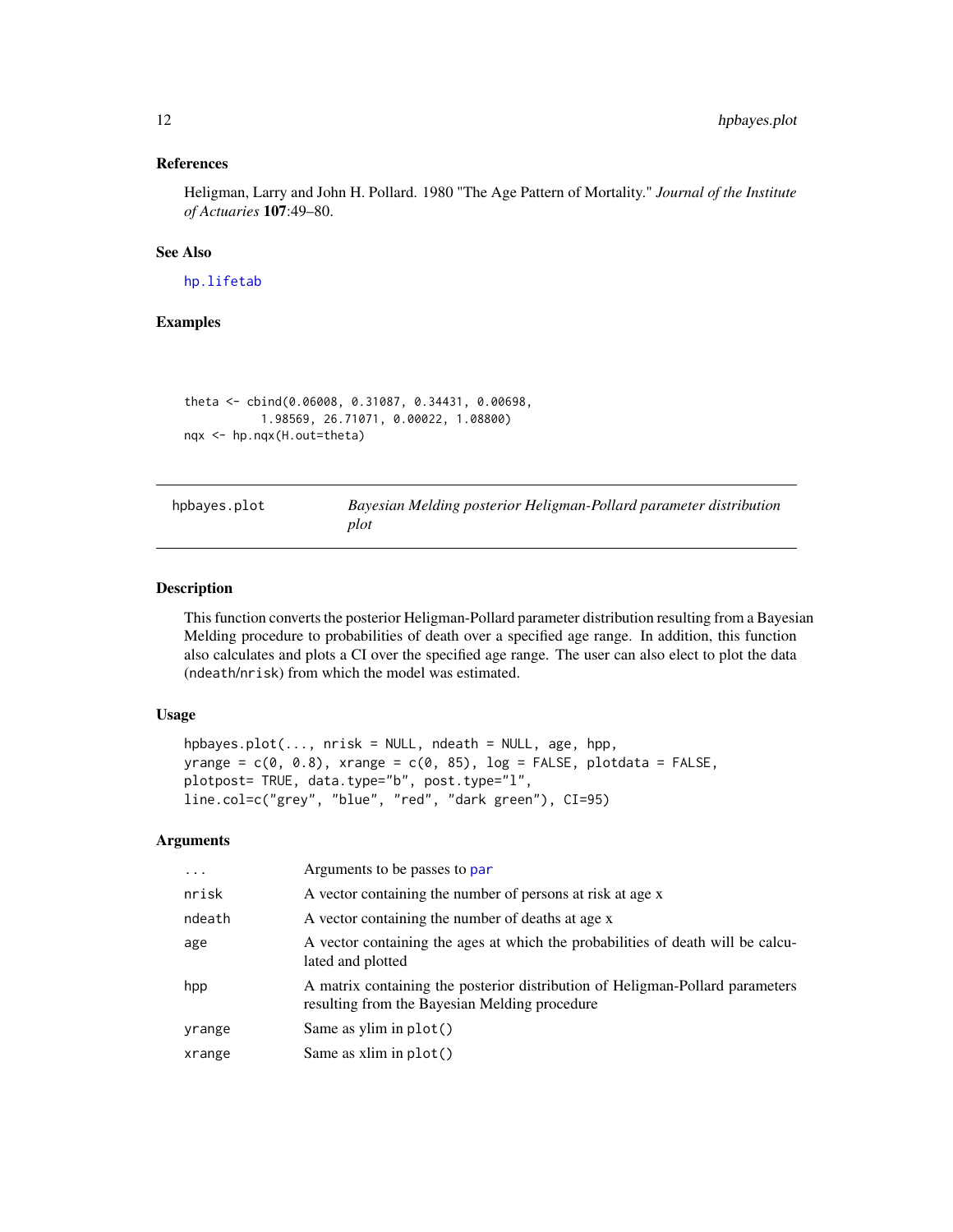## <span id="page-12-0"></span>hpbayes.plot 13

| log       | Logical. If TRUE the data will be converted and plotted on the log scale                                                                                                                                                                                                                                                                                                                                                                                                                                                                                               |
|-----------|------------------------------------------------------------------------------------------------------------------------------------------------------------------------------------------------------------------------------------------------------------------------------------------------------------------------------------------------------------------------------------------------------------------------------------------------------------------------------------------------------------------------------------------------------------------------|
| plotdata  | Logical. If TRUE the data (ndeath/nrisk) will be plotted as well.                                                                                                                                                                                                                                                                                                                                                                                                                                                                                                      |
| plotpost  | Logical. If TRUE the posterior output will be plotted.                                                                                                                                                                                                                                                                                                                                                                                                                                                                                                                 |
| data.type | Same as type in plot.                                                                                                                                                                                                                                                                                                                                                                                                                                                                                                                                                  |
| post.type | Same as type in plot. Defines the "type" for plotting the posterior age-specific<br>probabilities of death                                                                                                                                                                                                                                                                                                                                                                                                                                                             |
| line.col  | A vector of length four containing either numbers or strings describing the colors<br>of the plot. In order, the vector elements control the color of the posterior output<br>lines (defaults to "grey"), the color of the median line representing the median<br>probability of death at each age (defaults to "blue"), the color of the two lines<br>representing the upper and lower credible interval bounds (defaults to "red"),<br>and the final element in this vector controls the color of the data points if they<br>are plotted (defaults to "dark green"). |
| CI        | Defines the width of the credible interval if plotted (defaults to 95 percent). Set-<br>ting CI=95 for example will plot two lines representing the upper and lower<br>bounds of the confidence interval with the upper bound line representing the<br>97.5th percentile for each age and the lower bound representing the 2.5th per-<br>centile for each age.                                                                                                                                                                                                         |

## Details

If plotdata is TRUE, the user will need to supply the persons at risk at each age x and the number of deaths at age x with the arguments nrisk and ndeath respectively.

## Value

A plot depicting the posterior distribution of probabilities of death calculated from the posterior parameter distribution resulting from the Bayesian Melding procedure (see [hp.bm.imis](#page-7-1))

#### Note

Likely used to plot the H.final return from [hp.bm.imis](#page-7-1)

## References

Heligman, Larry and John H. Pollard. 1980 "The Age Pattern of Mortality." *Journal of the Institute of Actuaries* 107:49–80.

## See Also

[hp.nqx](#page-10-1), [hp.bm.imis](#page-7-1)

## Examples

#load a prior, age, nrisk and ndeath#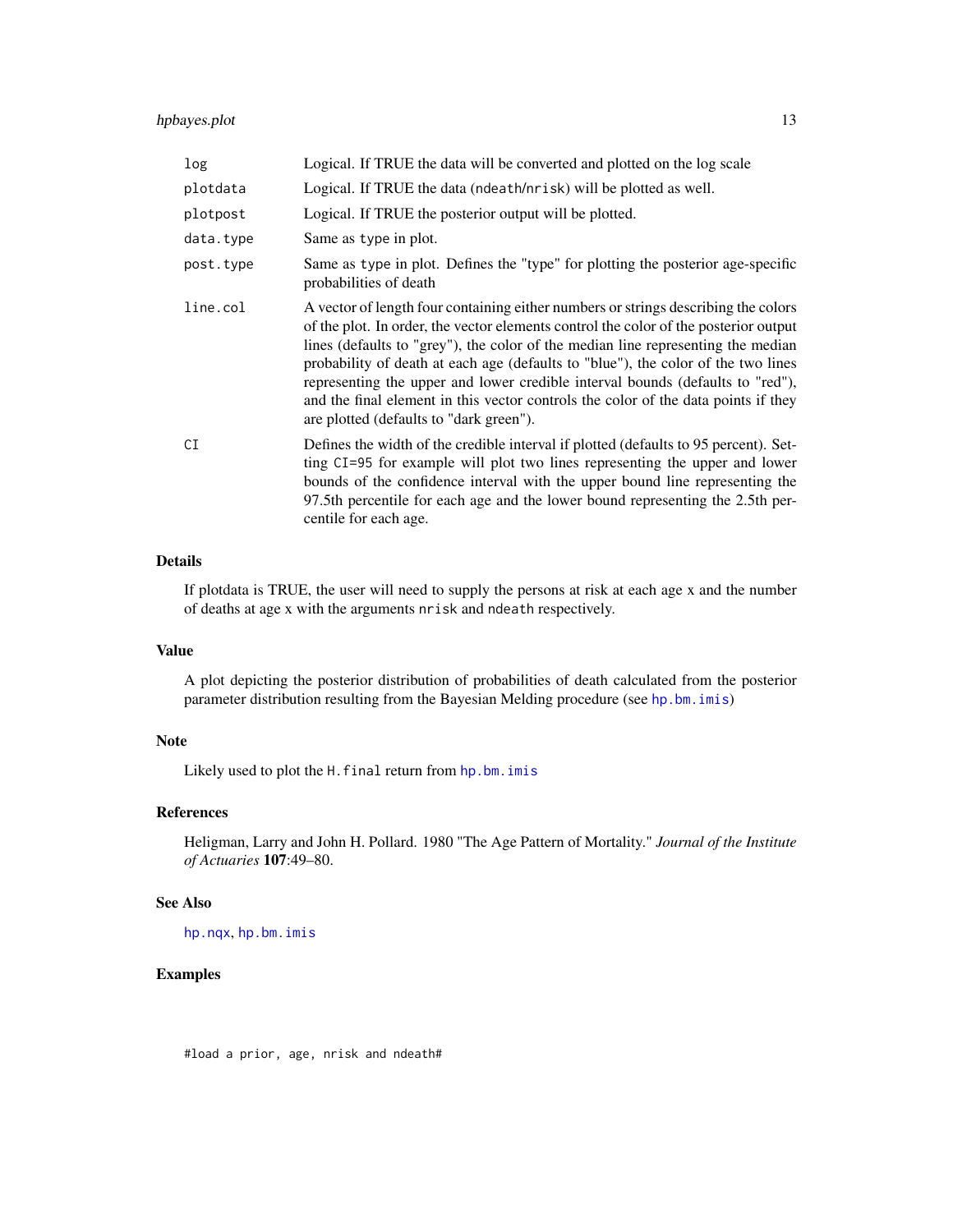```
data(HPprior)
result <- hp.bm.imis(prior=q0, K=10, age=age, nrisk=lx, ndeath=dx)
H.final <- result$H.final
hpbayes.plot(nrisk=lx, ndeath=dx, age=age, hpp=H.final, plotdata=TRUE)
hpbayes.plot(age=age, hpp=H.final)
```
HPprior *prior, age groups, lx and dx values*

## Description

This data set contains 4 objects,  $q\theta$ , age,  $1x$  and dx.  $q\theta$  is a prior distribution for the eight HeligmanPollard parameters. It was formed using [prior.form\(](#page-21-1)). age is a vector providing age groups (0-1, 1-4, 5-9, 10-14,...,100+) which matches the length of lx and dx. lx is a vector of persons at risk in the age groups described in age. dx is a vector containing the corresponding deaths in the age groups in age.

#### Usage

data(HPprior)

#### Format

Four objects: q0 (a matrix with 8000 rows and 8 columns), age (a vector of length 22), lx (a vector of length 22), dx (a vector of length 22

<span id="page-13-1"></span>like.resamp *Local Optimums and Covariance from the optimizer step*

#### Description

Defines some necessary arguments for the function [final.resamp](#page-5-1). Removes NAs from the opt.mu.d and opt.cov.d matrixes.

#### Usage

```
like.resamp(K, log.like.0, opt.cov.d, opt.mu.d, d.keep,
d = 10, theta.dim = 8)
```
<span id="page-13-0"></span>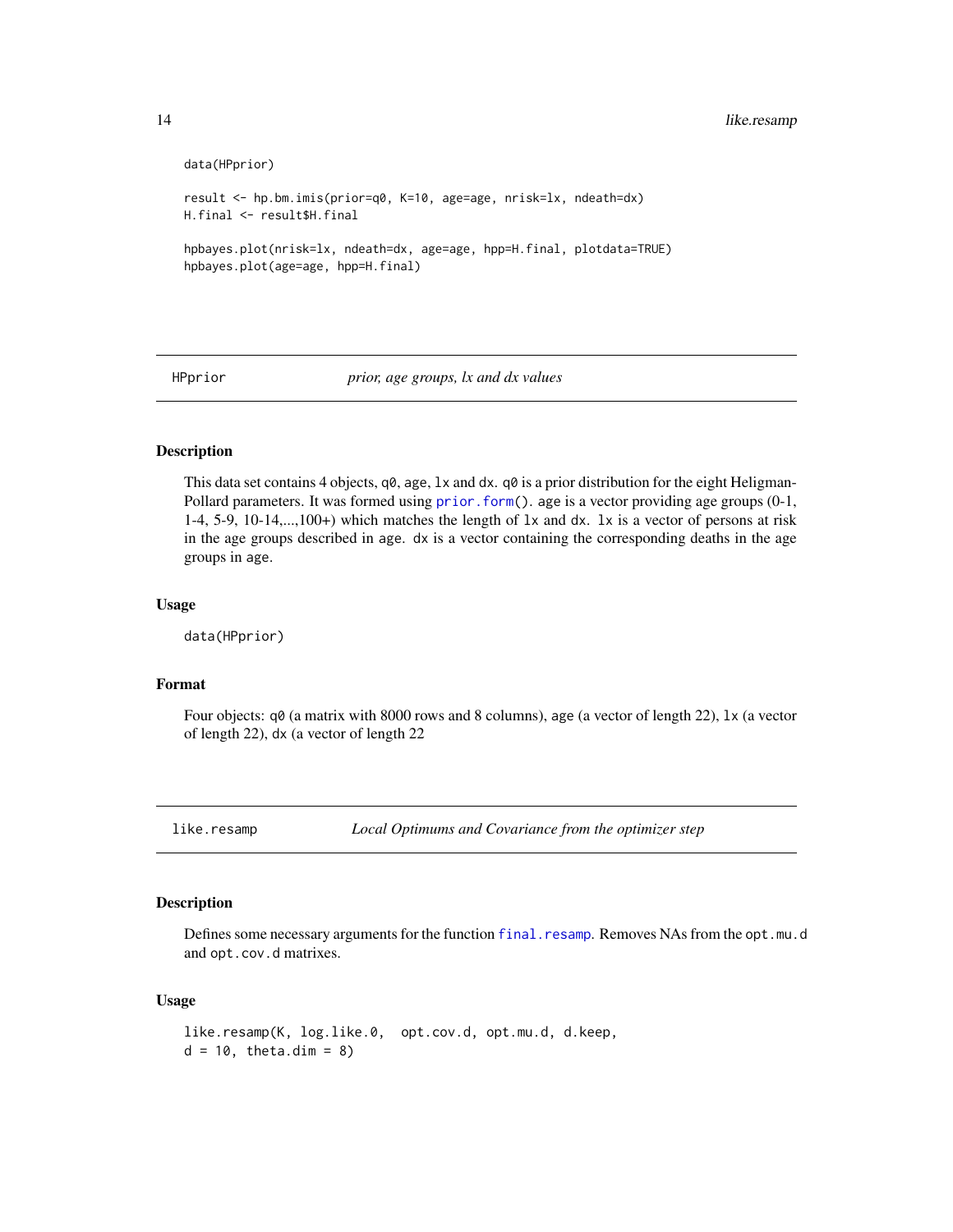#### <span id="page-14-0"></span>ll.binom and the contract of the contract of the contract of the contract of the contract of the contract of the contract of the contract of the contract of the contract of the contract of the contract of the contract of t

## Arguments

| К          | Number of iterations at the importance sampling stage                                          |
|------------|------------------------------------------------------------------------------------------------|
| log.like.0 | A vector containing the likelihoods for each row of the prior                                  |
| opt.cov.d  | Covariance matrixes for the local optimums                                                     |
| opt.mu.d   | A d x 8 matrix containing the local optimums (sets of parameters from the opti-<br>mizer step) |
| d.keep     | Number of local optimums found in the optimizer step                                           |
| d          | A scalar defining the number of optimizer interations. Defaults to 10                          |
| theta.dim  | Number of columns in the prior matrix                                                          |

#### Value

| h.mu     | A d, keep x 8 matrix containing the local optimum results                                                                         |
|----------|-----------------------------------------------------------------------------------------------------------------------------------|
| h.sig    | An array with the ta. $\dim x$ the ta. $\dim x$ (K+d. keep) dimensions containing the<br>covariance matrix for each local optimum |
| log.like | A vector of likelihoods for each row of H.k                                                                                       |

## Note

Typically for use immediately before running [final.resamp](#page-5-1) or within the function [hp.bm.imis](#page-7-1)

## References

Poole, David and Adrian Raftery. 2000. "Inference for Deterministic Simulation Models: The Bayesian Melding Approach." *Journal of the American Statistical Association* 95:1244–1255.

Raftery, Adrian and Le Bao. 2009. "Estimating and Projecting Trends in HIV/AIDS Gen- eralized Epidemics Using Incremental Mixture Importance Sampling." Technical Report 560, Department of Statistics, University of Washington.

#### See Also

[final.resamp](#page-5-1), [hp.bm.imis](#page-7-1)

| ll.binom | Binomial likelihood |  |
|----------|---------------------|--|
|          |                     |  |

## Description

Calculates a log likelihood from a binomial distribution

## Usage

ll.binom(x, n, p)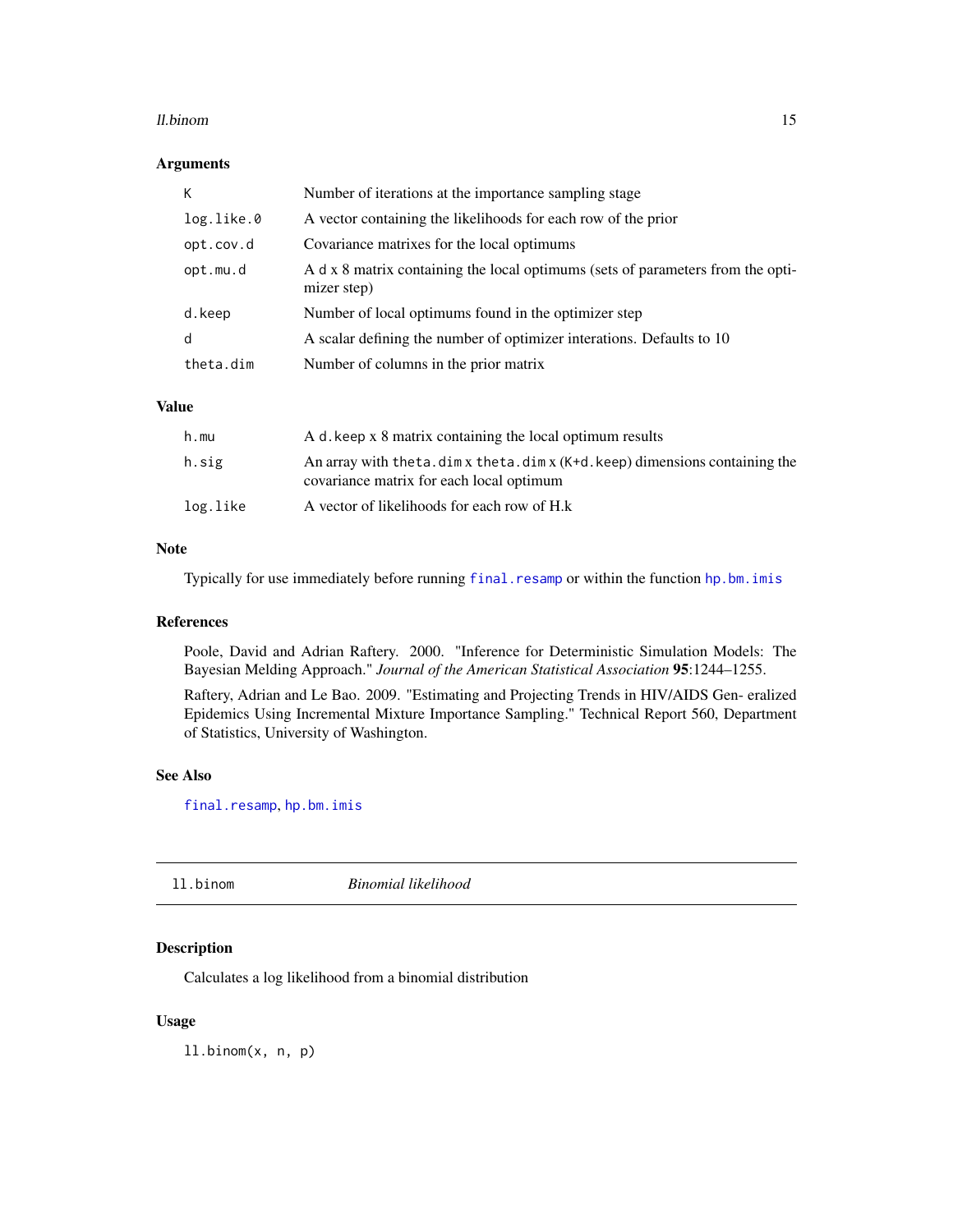## <span id="page-15-0"></span>Arguments

| $\mathsf{x}$ | Same as x from dbinom - successes               |
|--------------|-------------------------------------------------|
| n,           | Same as size from dbinom - trials               |
| p            | Same as prob from dbinom - observed probability |

## Value

Log-Likelihood based on a binomial distribution

## References

R Development Core Team. 2009. "R: A Language and Environment for Statistical Computing" *R Foundation for Statistical Computing* Vienna, Austria.

#### See Also

[dbinom](#page-0-0)

## Examples

ll.binom(x=1, n=2, p=0.5)

<span id="page-15-1"></span>

| loop.optim | Optimizer step for estimating the Heligman-Pollard Parameters using |
|------------|---------------------------------------------------------------------|
|            | the Bayesian Melding with IMIS-opt procedure                        |

## Description

Performs the optimizer step in the IMIS procedure for the eight Heligman-Pollard parameters

## Usage

```
loop.optim(prior, nrisk, ndeath, d = 10, theta.dim = 8,
age = c(1e-05, 1, seq(5, 100, 5)))
```
## Arguments

| prior     | A matrix containing the prior                                                                                                                                      |
|-----------|--------------------------------------------------------------------------------------------------------------------------------------------------------------------|
| nrisk     | A vector containing the number of persons at risk in each age group                                                                                                |
| ndeath    | A vector containing the number of deaths in each age group                                                                                                         |
| d         | Number of optimizer iterations                                                                                                                                     |
| theta.dim | Number of columns of the prior (This should be 8 if estimating all parameters.<br>Functionality for estimation a limited number of parameters does not exist yet.) |
| age       | A vector containing the ages at which each age interval begins                                                                                                     |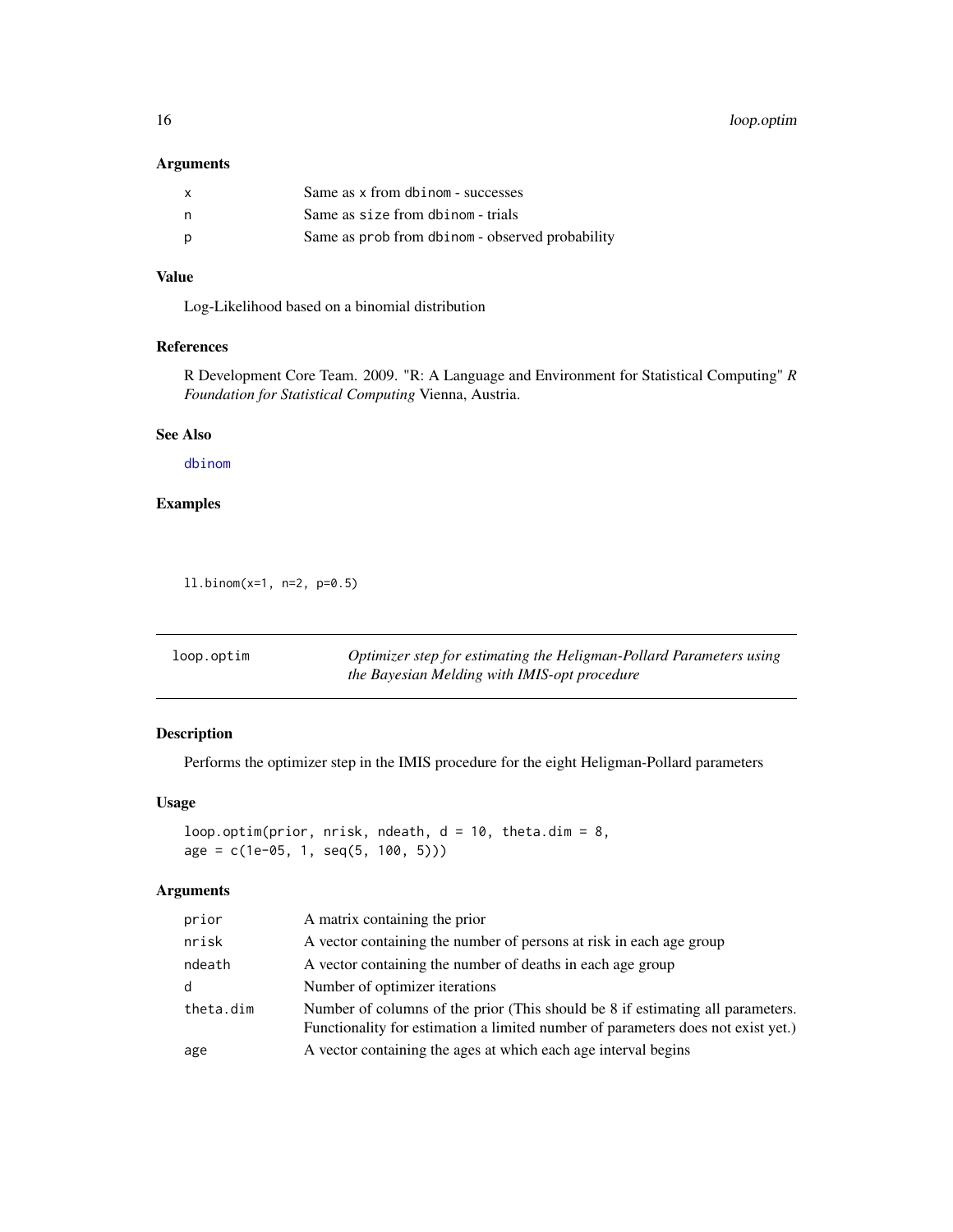#### <span id="page-16-0"></span>loop.optim 17

#### Value

| opt.mu.d   | A matrix containing the local optimums resulting from the optimizer step. Each<br>local optimum contains a set of 8 parameter values. |
|------------|---------------------------------------------------------------------------------------------------------------------------------------|
| opt.cov.d  | A array containing the covariance matrix for each of the local optimums                                                               |
| d.keep     | The number of local optimums found whose likelihood is greater than the max-<br>imum likelihood from the prior                        |
| theta.new  | The set of parameters from the prior with the greatest weight as calculated with<br>prior.likewts                                     |
| log.like.0 | A vector containing a likelihood for each row of the prior                                                                            |
| wts.0      | A vector containing an importance weight for each row of the prior                                                                    |

## Warning

If the likelihood for the initial local maximum does not exceed the highlest likelihood from the prior, a warning will be issued.

## Note

Occasionally, this step fails to produce an initial local maximum that exceeds the highest likelihood of the prior and a warning is issued. Usually drawing a new prior or selecting a different algorithm solves this problem.

#### References

Poole, David and Adrian Raftery. 2000. "Inference for Deterministic Simulation Models: The Bayesian Melding Approach." *Journal of the American Statistical Association* 95:1244–1255.

Raftery, Adrian and Le Bao. 2009. "Estimating and Projecting Trends in HIV/AIDS Gen- eralized Epidemics Using Incremental Mixture Importance Sampling." Technical Report 560, Department of Statistics, University of Washington.

## See Also

[hp.bm.imis](#page-7-1)

#### Examples

#Generate a prior and numbers of death and persons at risk# ## Not run: q0 <- prior.form() lx <- c(1974, 1906, 1860, 1844, 1834, 1823, 1793, 1700, 1549, 1361, 1181, 1025, 870, 721, 571, 450, 344, 256, 142, 79, 41, 8) dx <- c(68, 47, 16, 10, 13, 29, 92, 151, 188, 179, 156, 155, 147, 150, 122, 106, 88, 113, 63, 38, 32, 8) opt.result <- loop.optim(prior=q0, nrisk=lx, ndeath=dx) ## End(Not run)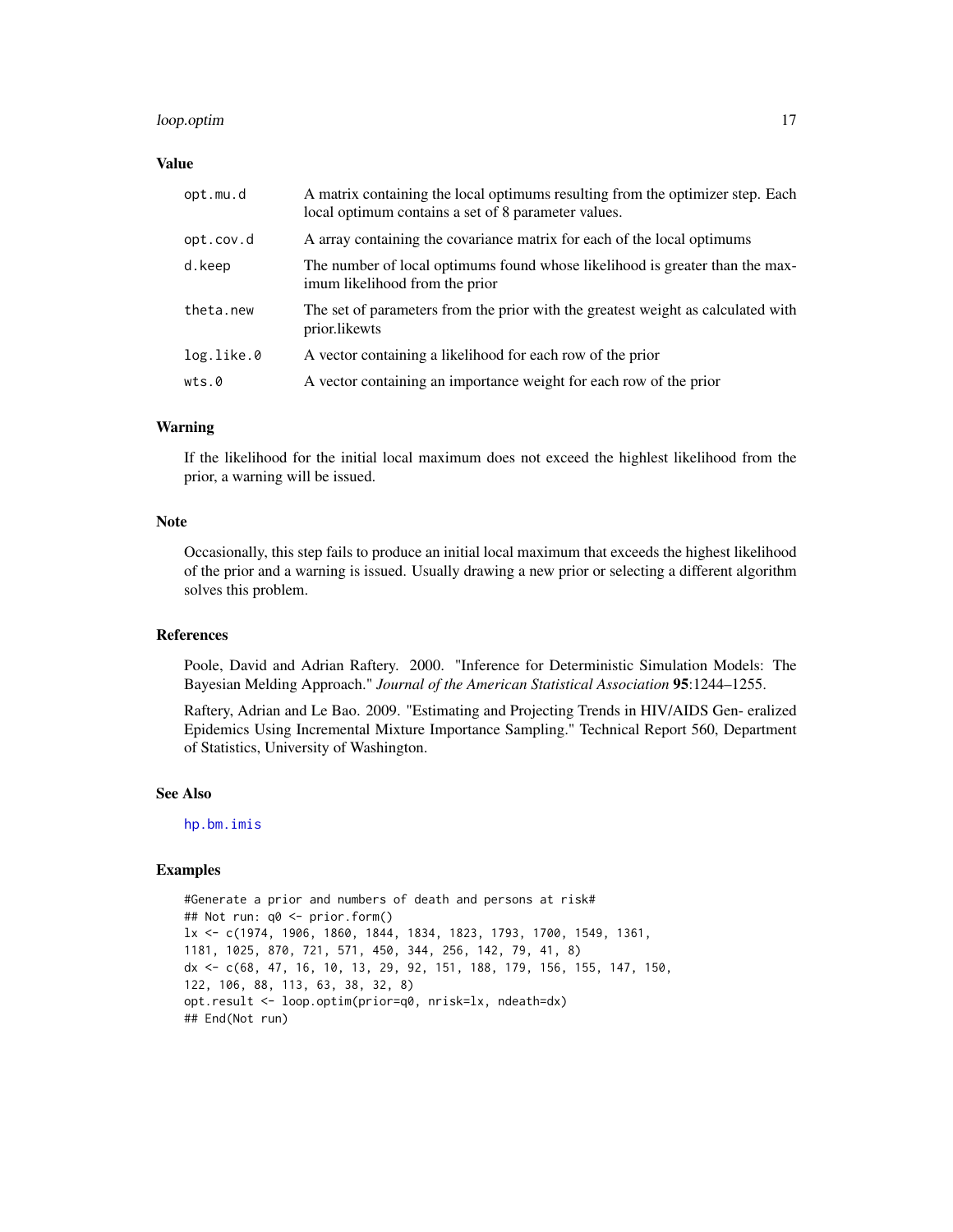<span id="page-17-0"></span>

#### Description

Calculates the age-specific probabilities of death using the Heligman-Pollard model

## Usage

mod8p(theta, x)

#### Arguments

| theta | A vector containing values for the 8 parameters of the Heligman-Pollard model |
|-------|-------------------------------------------------------------------------------|
|       | A vector containing the ages at which to calculate the probabilities of death |

#### Value

A vector of probabilities of death at ages defined by x

## References

Heligman, Larry and John H. Pollard. 1980 "The Age Pattern of Mortality." *Journal of the Institute of Actuaries* 107:49–80.

## Examples

```
theta <- c(0.06008, 0.31087, 0.34431, 0.00698,
           1.98569, 26.71071, 0.00022, 1.08800)
age <- c(0.00001, 1, seq(5, 85, 5))
result <- mod8p(theta=theta, x=age)
```
mp8.ll *Binomial likelihood for a set of Heligman-Pollard Parameters*

## Description

Calculates the log-likelihood based on a binomial distribution of observing a set of age-specific probabilities of death resulting from a set of eight parameters of the Heligman-Pollard Model given a certain number of age-specific death counts and persons at risk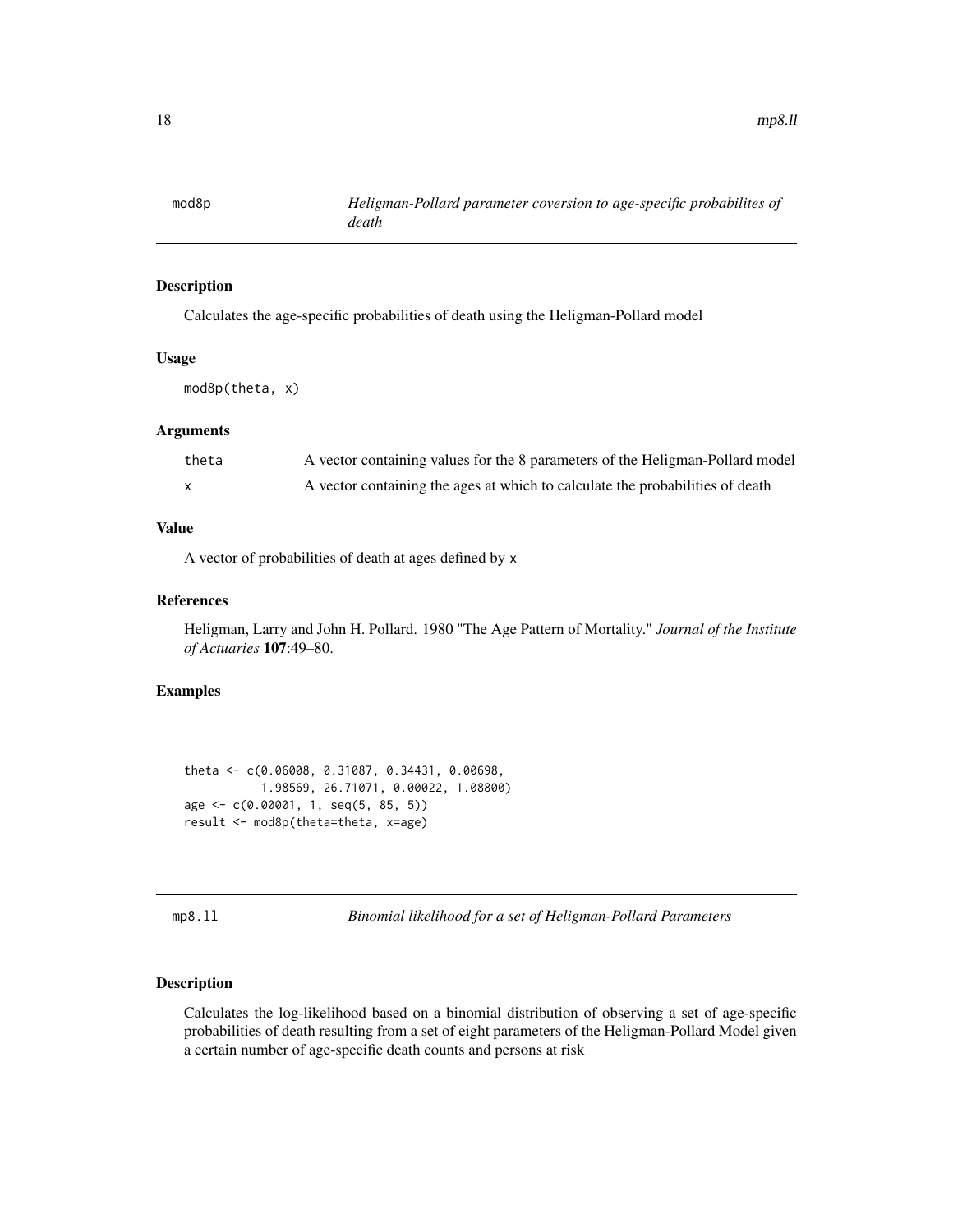#### <span id="page-18-0"></span> $mp8.11$  and the set of the set of the set of the set of the set of the set of the set of the set of the set of the set of the set of the set of the set of the set of the set of the set of the set of the set of the set of

## Usage

mp8.ll(theta, nrisk, ndeath, age = c(1e-05, 1, seq(5, 85, 5)))

## Arguments

| theta  | A vector containing the values for the 8 Heligman-Pollard parameters                                                 |
|--------|----------------------------------------------------------------------------------------------------------------------|
| nrisk  | A vector containing the number of persons at risk in each age group                                                  |
| ndeath | A vector containing the number of deaths in each age group                                                           |
| age    | A vector containing the age values of which the probabilities of death resulting<br>from the HP model are a function |

#### Value

Log likelihood of observing the resulting probabilities of death calculated from the set of parameters, theta

## Note

For use in the optimizer step of the IMIS procedure

#### References

Heligman, Larry and John H. Pollard. 1980 "The Age Pattern of Mortality." *Journal of the Institute of Actuaries* 107:49–80.

## See Also

[loop.optim](#page-15-1), [hp.bm.imis](#page-7-1)

```
##A set of parameters##
theta <- c(0.06008, 0.31087, 0.34431, 0.00698,
           1.98569, 26.71071, 0.00022, 1.08800)
##Deaths and persons at risk##
lx <- c(1974, 1906, 1860, 1844, 1834, 1823, 1793, 1700, 1549, 1361,
1181, 1025, 870, 721, 571, 450, 344, 256, 142, 79, 41, 8)
dx <- c(68, 47, 16, 10, 13, 29, 92, 151, 188, 179, 156, 155, 147, 150,
122, 106, 88, 113, 63, 38, 32, 8)
mp8.ll(theta=theta, nrisk=lx, ndeath=dx)
```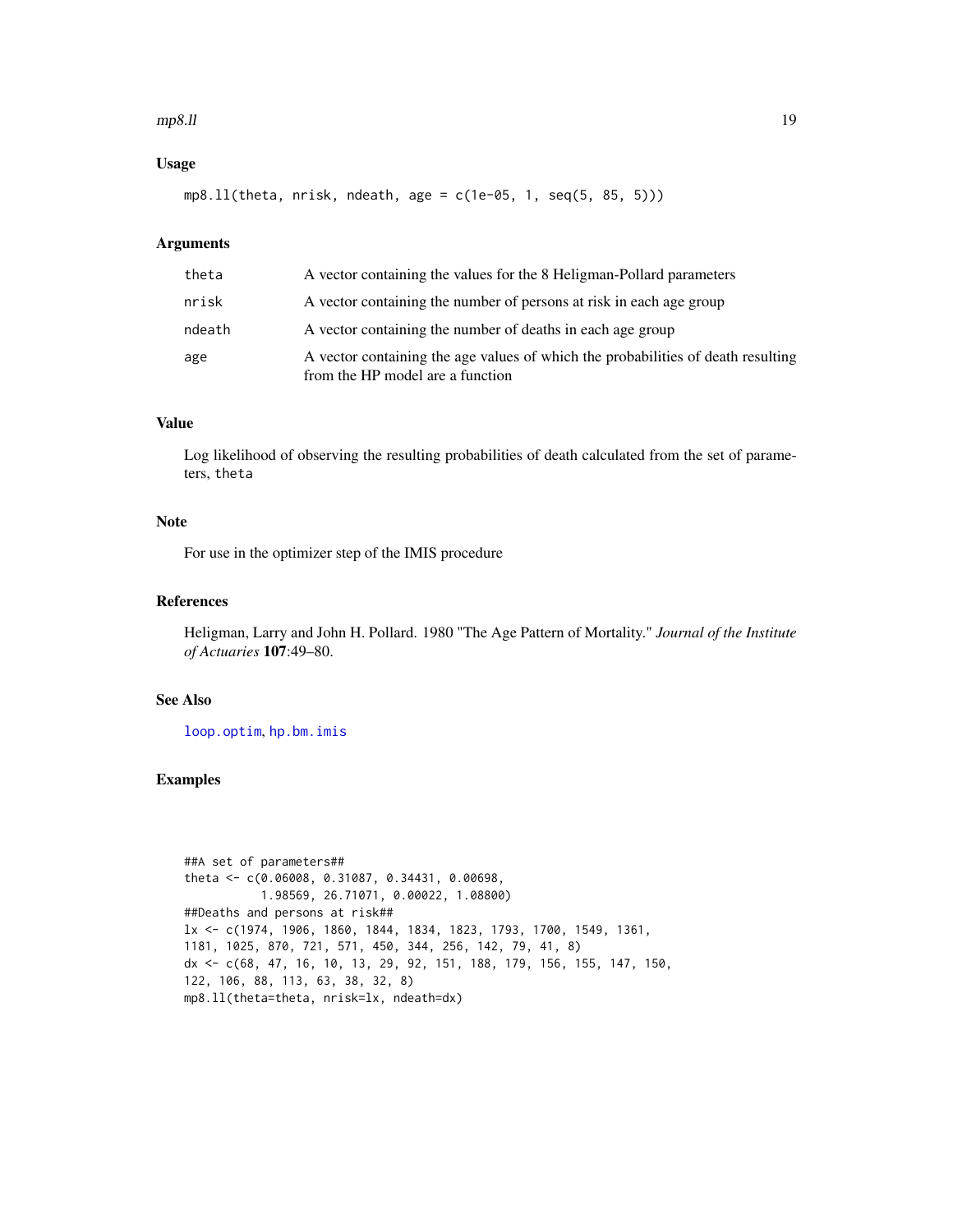<span id="page-19-1"></span><span id="page-19-0"></span>

## Description

Produces an 8 panel plot of both the prior and posterior distribution for the eight parameters of the Heligman-Pollard model

#### Usage

```
postpri.plot(..., prior, hpp, box = FALSE, type = "l",line.col = c("black", "red"), line.bound = TRUE,
rowcol = c(2, 4))
```
#### **Arguments**

| $\cdot$    | Arguments to be passed to par                                                                                      |
|------------|--------------------------------------------------------------------------------------------------------------------|
| prior      | A n x 8 matrix containing the prior distribution for each of eight Heligman-<br>Pollard parameters (8 columns)     |
| hpp        | An matrix containing the posterior distribution for each of the eight Heligman-<br>Pollard parameters              |
| box        | If TRUE, the plot will appear as box plots instead of Kernel density lines                                         |
| type       | Same as type in par. Sets the line type when the plot is the Kernel density                                        |
| line.col   | The line color for the plot. The first argument is the color for the prior and the<br>second is for the posterior. |
| line.bound | If TRUE, will plot a box represneting the prior density                                                            |
| rowcol     | A vector describing the number of rows and columns of the plot. These argu-<br>ments are passed to merow in par.   |

#### Value

A plot graphing the prior and posterior distribution of the Heligman Pollard parameters

#### References

Heligman, Larry and John H. Pollard. 1980 "The Age Pattern of Mortality." *Journal of the Institute of Actuaries* 107:49–80.

Poole, David and Adrian Raftery. 2000. "Inference for Deterministic Simulation Models: The Bayesian Melding Approach." *Journal of the American Statistical Association* 95:1244–1255.

Raftery, Adrian and Le Bao. 2009. "Estimating and Projecting Trends in HIV/AIDS Gen- eralized Epidemics Using Incremental Mixture Importance Sampling." Technical Report 560, Department of Statistics, University of Washington.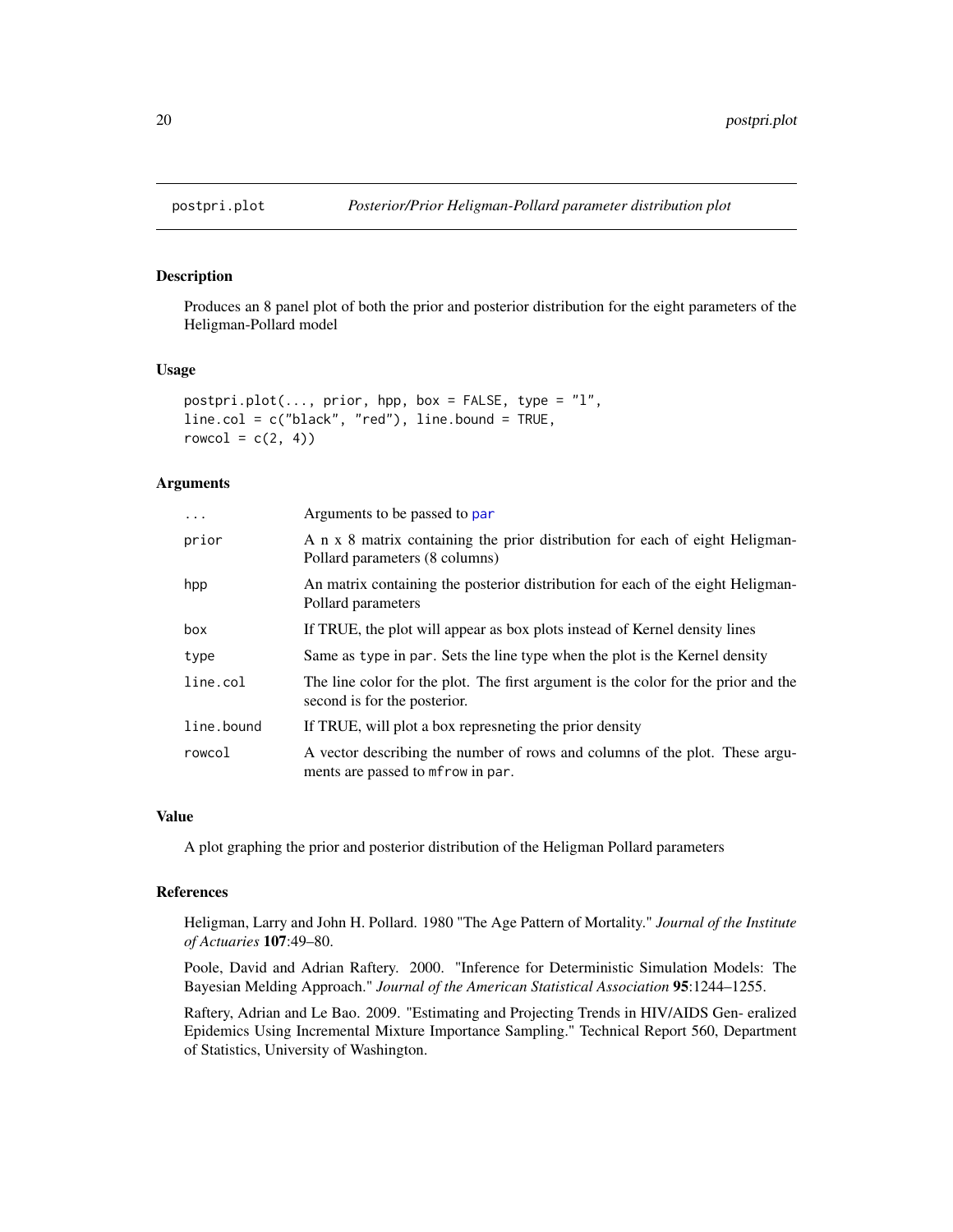#### <span id="page-20-0"></span>primle 21

#### See Also

[hp.bm.imis](#page-7-1), [par](#page-0-0), [density](#page-0-0), [boxplot](#page-0-0)

#### Examples

```
##load a prior distribution##
data(HPprior)
##obtain and posterior distribution##
result <- hp.bm.imis(prior=q0, K=10, nrisk=lx, ndeath=dx)
##plot them##
postpri.plot(prior=q0, hpp=result$H.final)
postpri.plot(prior=q0, hpp=result$H.final, box=TRUE)
```
pri.mle *Heligman-Pollard parameter prior formation for use with Bayesian Melding using IMIS*

#### Description

Forms a prior distribution (drawn from a uniform distribution) for each of the eight Heligman-Pollard parameters. First, using optim(), mle estimates of the parameters are fitted to the deaths and persons at risk supplied by the user. Once these estimates (returned as mle) and their standard errors (se) are obtained, 8000 (See documentation for [prior.form](#page-21-1)) draws from a uniform distribution with bounds  $m\leq i$  +/- senum\*se are taken to form a prior distribution for each parameter.

#### Usage

```
pri.mle(nrisk, ndeath, age = c(\emptyset, 1, seq(5, 100, 5)),lo = c(1e-08, 1e-07, 1e-07, 1e-07, 1e-07, 15, 1e-07, 1),
hi = c(1, 1, 1, 0.5, 15, 55, 0.1, 1.5), senum = 15,
theta.test = c(0.06008, 0.31087, 0.34431, 0.00698, 1.98569,
26.71071, 0.00022, 1.088), opt.meth = "Nelder-Mead")
```
#### Arguments

| nrisk  | The number of persons at risk of death in each age group                                                                                                                                     |
|--------|----------------------------------------------------------------------------------------------------------------------------------------------------------------------------------------------|
| ndeath | The number of deaths in each age group                                                                                                                                                       |
| age    | A vector containing the ages at which probabilities of death are calculated                                                                                                                  |
| lo     | If opt.meth="L-BFGS", this vector contains the lower bounds in lower argu-<br>ment of $option()$ )                                                                                           |
| hi     | If opt. meth="L-BFGS", this vector contains the upper bounds in upper argu-<br>ment of $option()$ )                                                                                          |
| senum  | The number of standard errors on each side of the mle estimate. This argument<br>controls how wide or narrow the uniform distribution is from which the prior<br>distribution will be drawn. |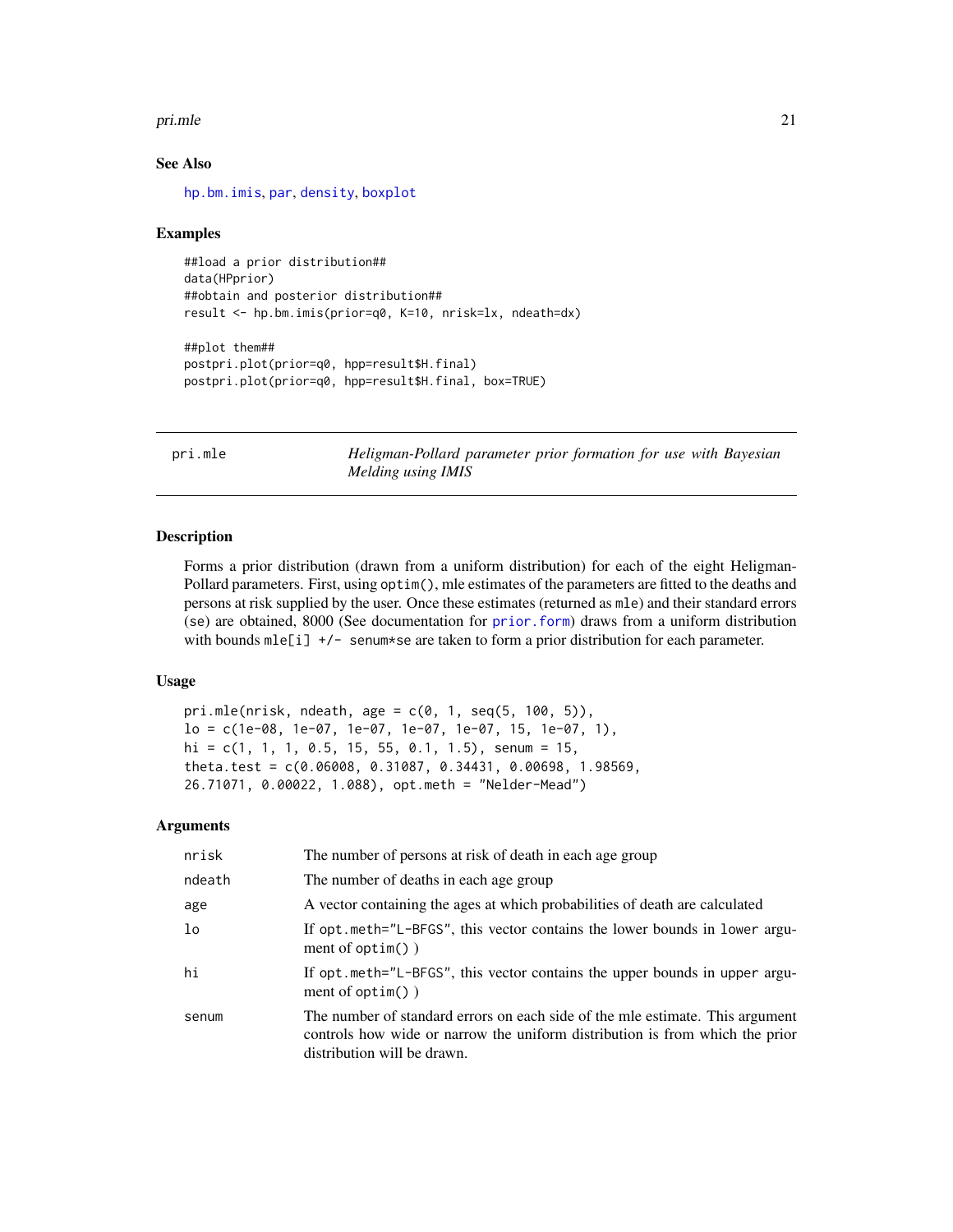<span id="page-21-0"></span>22 prior.form

| theta.test | Start values for optim. The defaults encompass the Brass standard (Rogers and |
|------------|-------------------------------------------------------------------------------|
|            | McKnown 1989).                                                                |
| opt.meth   | The same as method in $opim()$ .                                              |

## Details

Priors drawn with this function can be used with the function [hp.bm.imis](#page-7-1) or other functions from the HPbayes package.

#### Value

| q0     | A matrix containing the prior distibution with each column corresponding to one<br>of the Heligman-Pollard parameters |
|--------|-----------------------------------------------------------------------------------------------------------------------|
| mle    | A vector containing the mle estimates. These define the center of each uniform<br>from which the prior was drawn      |
| se.out | A vector containing the standard error for each element of mle                                                        |
| pri.lo | The lower bounds on the uniform distributions from which the prior for each<br>parameter is drawn                     |
| pri.hi | The upper bounds on the uniform distributions from which the prior for each<br>parameter is drawn                     |

#### References

Heligman, Larry and John H. Pollard. 1980 "The Age Pattern of Mortality." *Journal of the Institute of Actuaries* 107:49–80.

## See Also

[hp.bm.imis](#page-7-1), [optim](#page-0-0)

## Examples

```
data(HPprior) ##loads a vector of persons at risk (lx) and deaths (dx)
prior <- pri.mle(nrisk=lx, ndeath=dx)
summary(prior$q0)
```
<span id="page-21-1"></span>

prior.form *Heligman-Pollard parameter prior formation*

## Description

Draws from a uniform distribution with bounds pri.lo and pri.hi to create the prior distribution of the Heligman-Pollard parameters necessary for the Bayesian Melding procedure

### Usage

```
prior.form(pri.lo = c(0, 0, 0, 0, 0, 15, 0, 0),
pri.hi = c(0.15, 1, 1, 0.25, 15, 55, 0.1, 1.25), theta.dim = 8)
```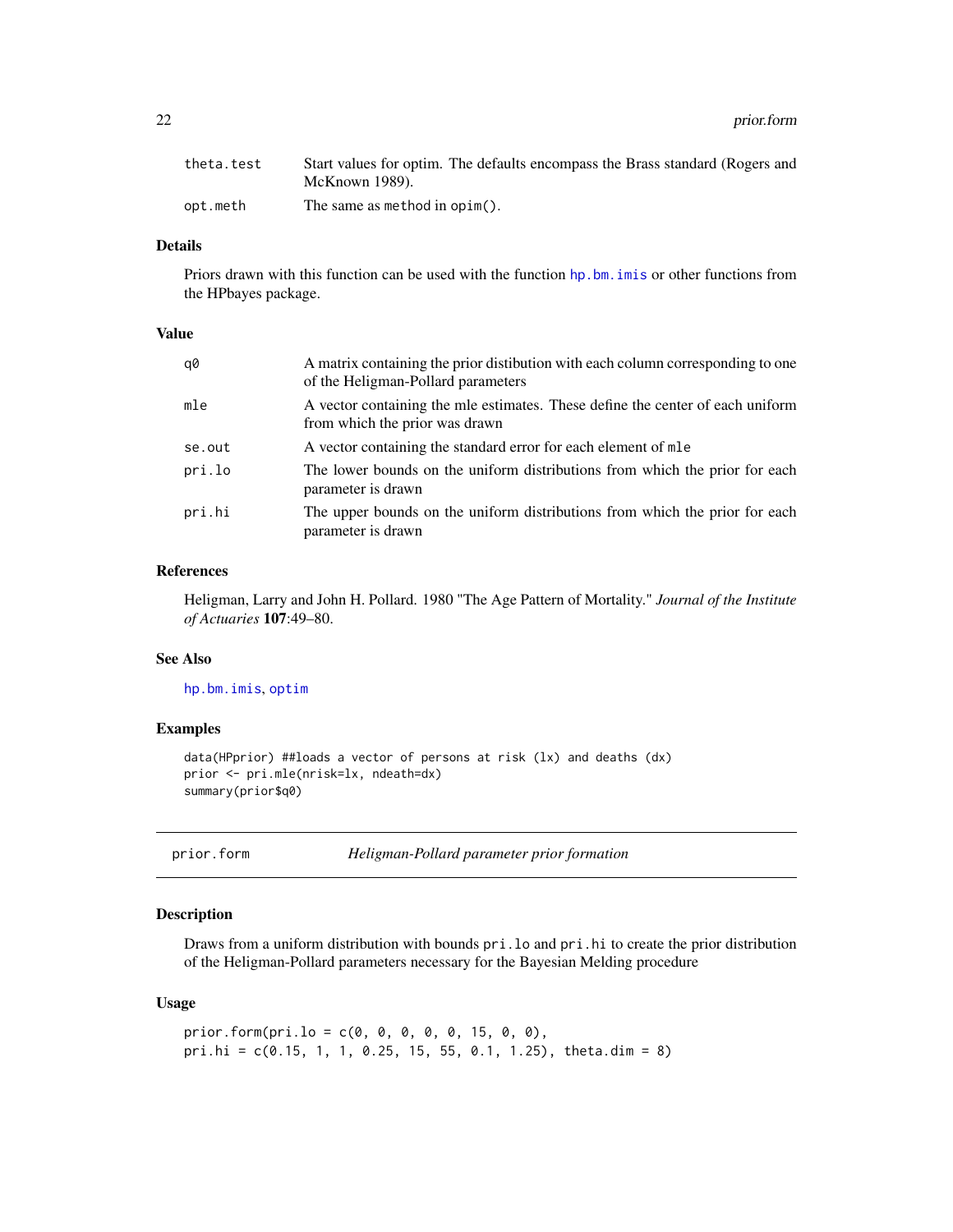## <span id="page-22-0"></span>prior.likewts 23

#### **Arguments**

| pri.lo    | Lower bound of the uniform from which the prior is drawn. Defaults to pri.lo $=$<br>c(0, 0, 0, 0, 0, 15, 0, 0)               |
|-----------|------------------------------------------------------------------------------------------------------------------------------|
| pri.hi    | Upper bound of the uniform from which the prior is drawn. Defaults to pri.hi $=$<br>$c(0.15, 1, 1, 0.25, 15, 55, 0.1, 1.25)$ |
| theta.dim | The number of parameters to be estimated. Defaults to 8                                                                      |

#### Value

A (1000\*theta.dim) x theta.dim matrix containing the 1000\*theta.dim sets of the Heligman-Pollard parameters drawn from a uniform distribution

### References

Heligman, Larry and John H. Pollard. 1980 "The Age Pattern of Mortality." *Journal of the Institute of Actuaries* 107:49–80.

Poole, David and Adrian Raftery. 2000. "Inference for Deterministic Simulation Models: The Bayesian Melding Approach." *Journal of the American Statistical Association* 95:1244–1255.

Raftery, Adrian and Le Bao. 2009. "Estimating and Projecting Trends in HIV/AIDS Gen- eralized Epidemics Using Incremental Mixture Importance Sampling." Technical Report 560, Department of Statistics, University of Washington.

## Examples

q0 <- prior.form()

prior.likewts *Prior likelihoods and weights*

## Description

Calculates the log-likelihood and importance weight for each set (i.e. each row) of Heligman-Pollard parameters in the prior

## Usage

```
prior.likewts(prior, nrisk, ndeath, theta.dim = 8,
age = c(1e-05, 1, seq(5, 100, 5)))
```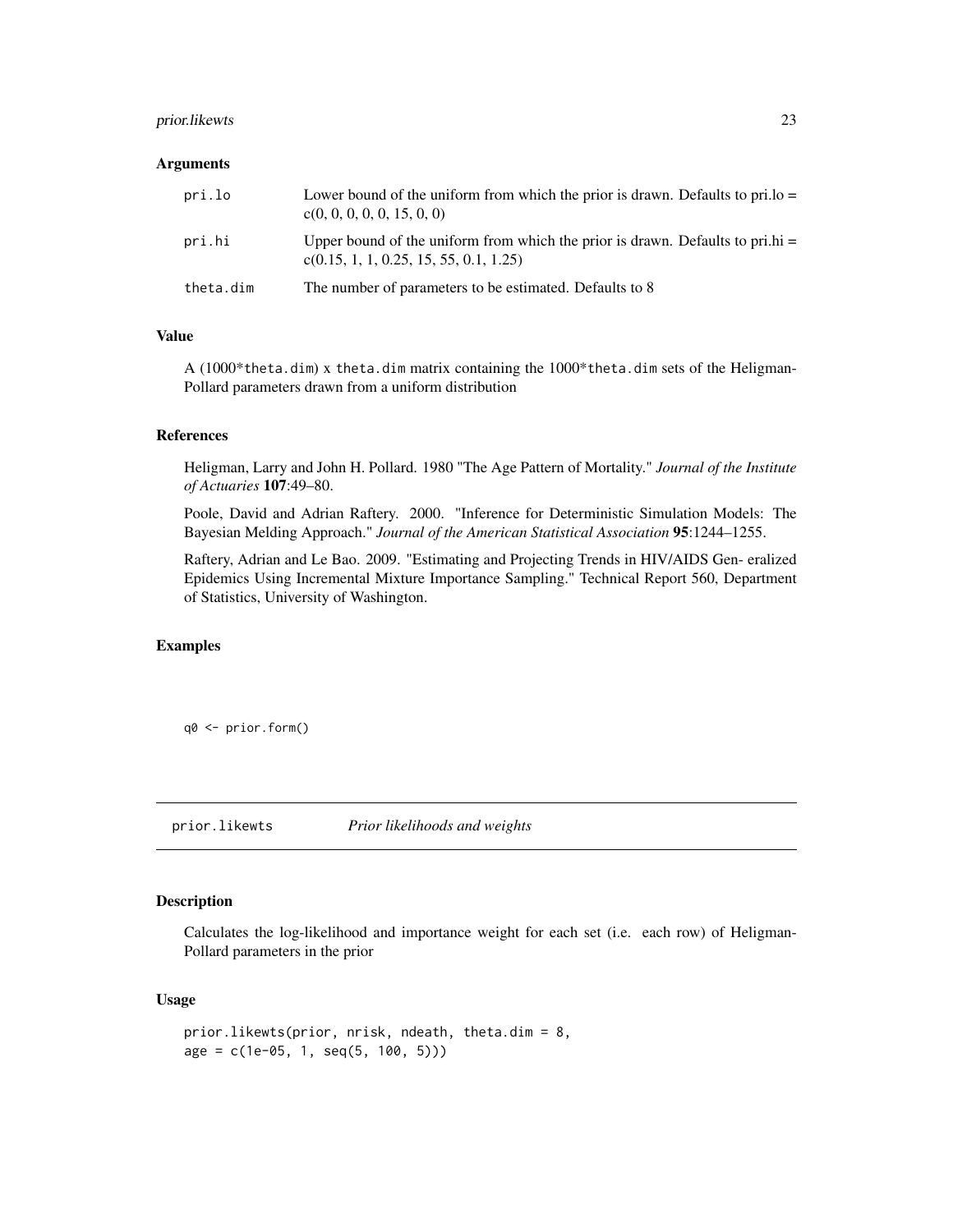#### **Arguments**

| prior     | A (theta.dim*1000) x theta.dim matrix containing the prior distribution |
|-----------|-------------------------------------------------------------------------|
| nrisk     | A vector containing the number of persons at risk in each age group     |
| ndeath    | A vector containing the number of deaths in each age group              |
| theta.dim | Number of columns of the prior matrix. Defaults to 8                    |
| age       | A vector containing the ages at which each age interval begins          |

## Value

| wts.0      | A vector containing an importance weight for each set of parameters from the<br>prior |
|------------|---------------------------------------------------------------------------------------|
| log.ilke.0 | A vector containing a log likelihood for each set of parameters from the prior        |

#### Note

Used in the [loop.optim](#page-15-1) function

#### References

Heligman, Larry and John H. Pollard. 1980 "The Age Pattern of Mortality." *Journal of the Institute of Actuaries* 107:49–80.

Poole, David and Adrian Raftery. 2000. "Inference for Deterministic Simulation Models: The Bayesian Melding Approach." *Journal of the American Statistical Association* 95:1244–1255.

Raftery, Adrian and Le Bao. 2009. "Estimating and Projecting Trends in HIV/AIDS Gen- eralized Epidemics Using Incremental Mixture Importance Sampling." Technical Report 560, Department of Statistics, University of Washington.

## See Also

[loop.optim](#page-15-1), [hp.bm.imis](#page-7-1)

```
lx <- c(1974, 1906, 1860, 1844, 1834, 1823, 1793, 1700, 1549, 1361,
1181, 1025, 870, 721, 571, 450, 344, 256, 142, 79, 41, 8)
dx <- c(68, 47, 16, 10, 13, 29, 92, 151, 188, 179, 156, 155, 147, 150,
122, 106, 88, 113, 63, 38, 32, 8)
age <- c(1e-05, 1, seq(5, 85, 5))
q0 <- prior.form()
result <- prior.likewts(prior=q0, nrisk=lx, ndeath=dx, age=age)
summary(result$wts.0)
summary(result$log.like.0)
```
<span id="page-23-0"></span>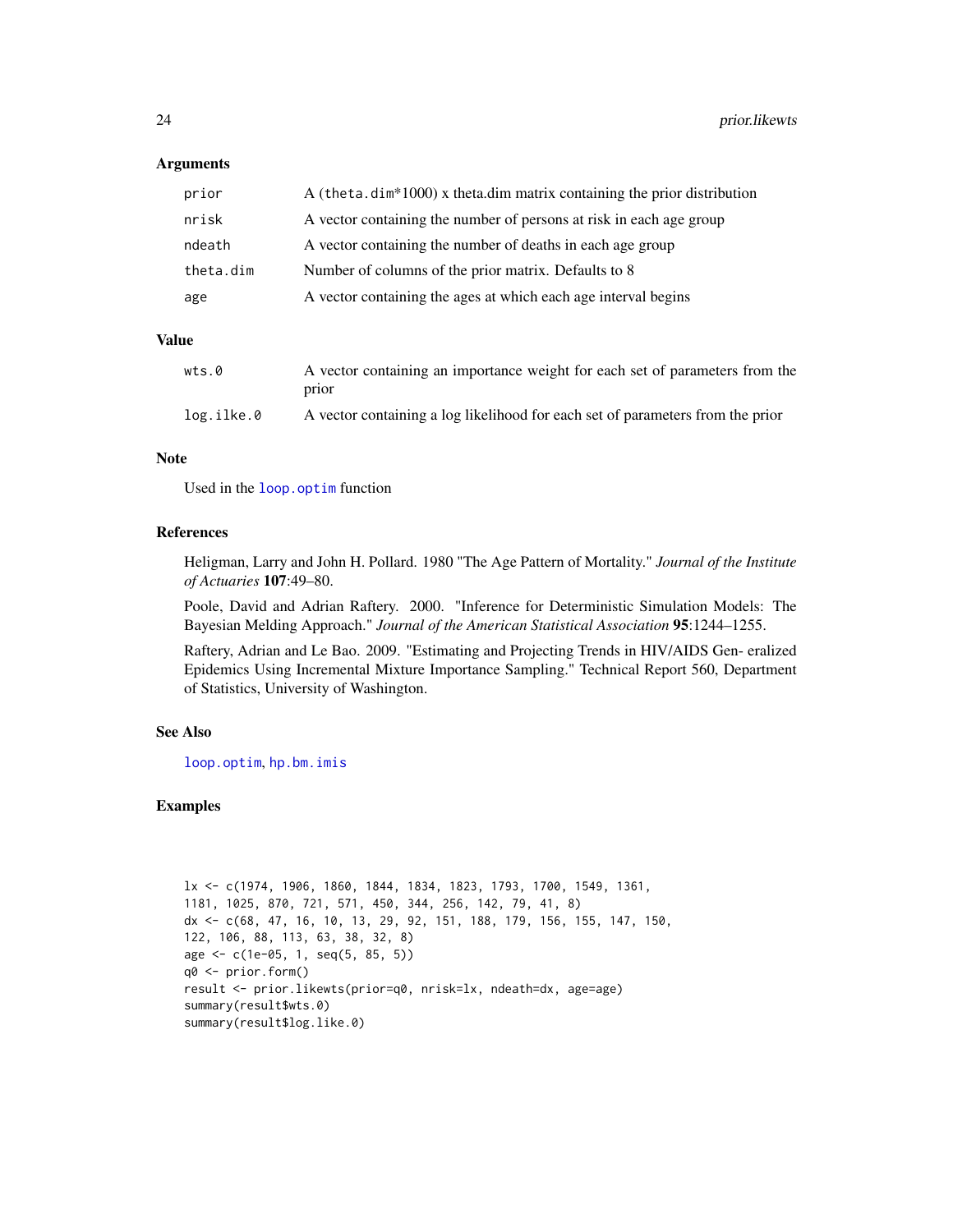<span id="page-24-1"></span><span id="page-24-0"></span>samp.postopt *Multivariate Gaussian Sampling for Heligman-Pollard model estimated via Bayesian Melding*

## Description

Samples the eight Heligman-Pollard parameters from the mvnorm distribution for each run of optimizer step where the likelihood for that run exceeds the maximum likelihood from the prior

#### Usage

samp.postopt(opt.cov.d, opt.mu.d, d.keep, prior, B = 400,  $B0 = 8000$ ,  $d = 10$ 

#### Arguments

| opt.cov.d | An array containing a covariance matrix for each run of optimizer where the<br>likelihood for that run exceeds the maximum likelihood from the prior |
|-----------|------------------------------------------------------------------------------------------------------------------------------------------------------|
| opt.mu.d  | A matrix containing the results of the optimizer step                                                                                                |
| d.keep    | Number of runs of optimizer where the likelihood for that run exceeds the max-<br>imum likelihood from the prior                                     |
| prior     | A matrix containing the prior distribution (see prior form and prior mle)                                                                            |
| B         | sample size at the importance sampling stage                                                                                                         |
| <b>B0</b> | Sample size of the prior. This is equal to the ta. dim *1000                                                                                         |
| d         | Number of optimizer iterations                                                                                                                       |

#### Details

For use within the function [hp.bm.imis](#page-7-1)

#### Value

| H.k       | The prior plus new samples                                  |
|-----------|-------------------------------------------------------------|
| H.new     | The new samples from the multivariate normal                |
| <b>B1</b> | The number of new samples - should be equal to $B*d$ . keep |

## References

Heligman, Larry and John H. Pollard. 1980 "The Age Pattern of Mortality." *Journal of the Institute of Actuaries* 107:49–80.

Poole, David and Adrian Raftery. 2000. "Inference for Deterministic Simulation Models: The Bayesian Melding Approach." *Journal of the American Statistical Association* 95:1244–1255.

Raftery, Adrian and Le Bao. 2009. "Estimating and Projecting Trends in HIV/AIDS Gen- eralized Epidemics Using Incremental Mixture Importance Sampling." Technical Report 560, Department of Statistics, University of Washington.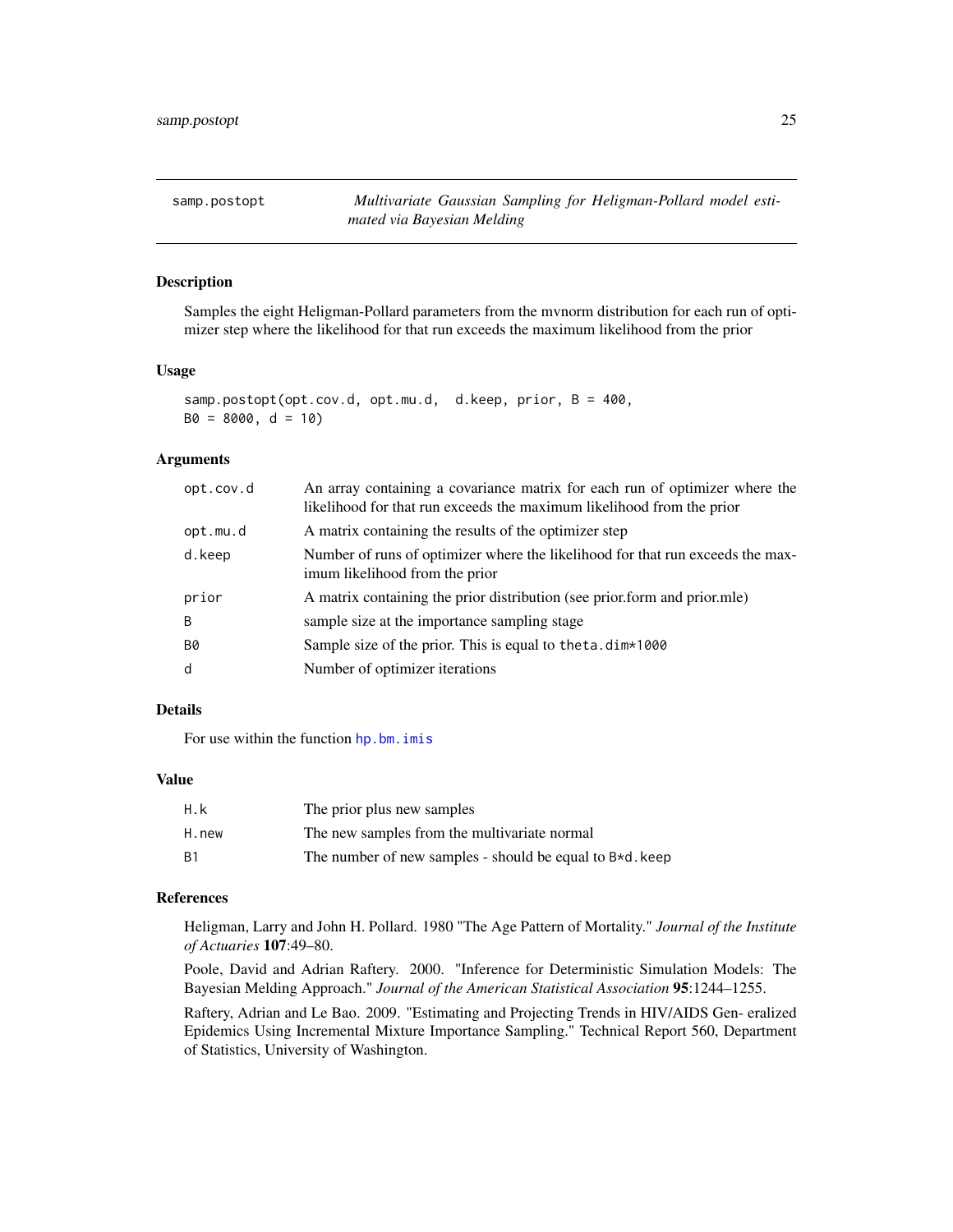#### <span id="page-25-0"></span>See Also

hp.bm.imis

#### Examples

```
## Not run: data(HPprior)
q0 <- HPprior
lx <- c(1974, 1906, 1860, 1844, 1834, 1823, 1793, 1700, 1549, 1361,
1181, 1025, 870, 721, 571, 450, 344, 256, 142, 79, 41, 8)
dx <- c(68, 47, 16, 10, 13, 29, 92, 151, 188, 179, 156, 155, 147, 150,
122, 106, 88, 113, 63, 38, 32, 8)
opt.result <- loop.optim(prior = q0, nrisk=lx, ndeath=dx)
   opt.mu.d <- opt.result$opt.mu.d
   opt.cov.d <- opt.result$opt.cov.d
   theta.new <- opt.result$theta.new
   d.keep <- opt.result$d.keep
   log.like.0 <- opt.result$log.like.0
   wts.0 <- opt.result$log.like.0
samp.po \leq samp.postopt(opt.cov.d = opt.cov.d, opt.mu.d = opt.mu.d,
       prior = q0, d.keep = d.keep)
## End(Not run)
```
<span id="page-25-1"></span>var.rwts *Variance of the rescaled weights when estimating the Heligman-Pollard parameters using Bayesian Melding with IMIS*

#### Description

Calculates the variance of the rescaled weights

#### Usage

var.rwts(w)

## Arguments

| A vector of importance weights corresponding to each row of the mixture of the |
|--------------------------------------------------------------------------------|
| prior and multivariate gaussian draws                                          |

#### Value

A scalar representing the variance of the rescaled weights

#### Note

Used in the [final.resamp](#page-5-1) function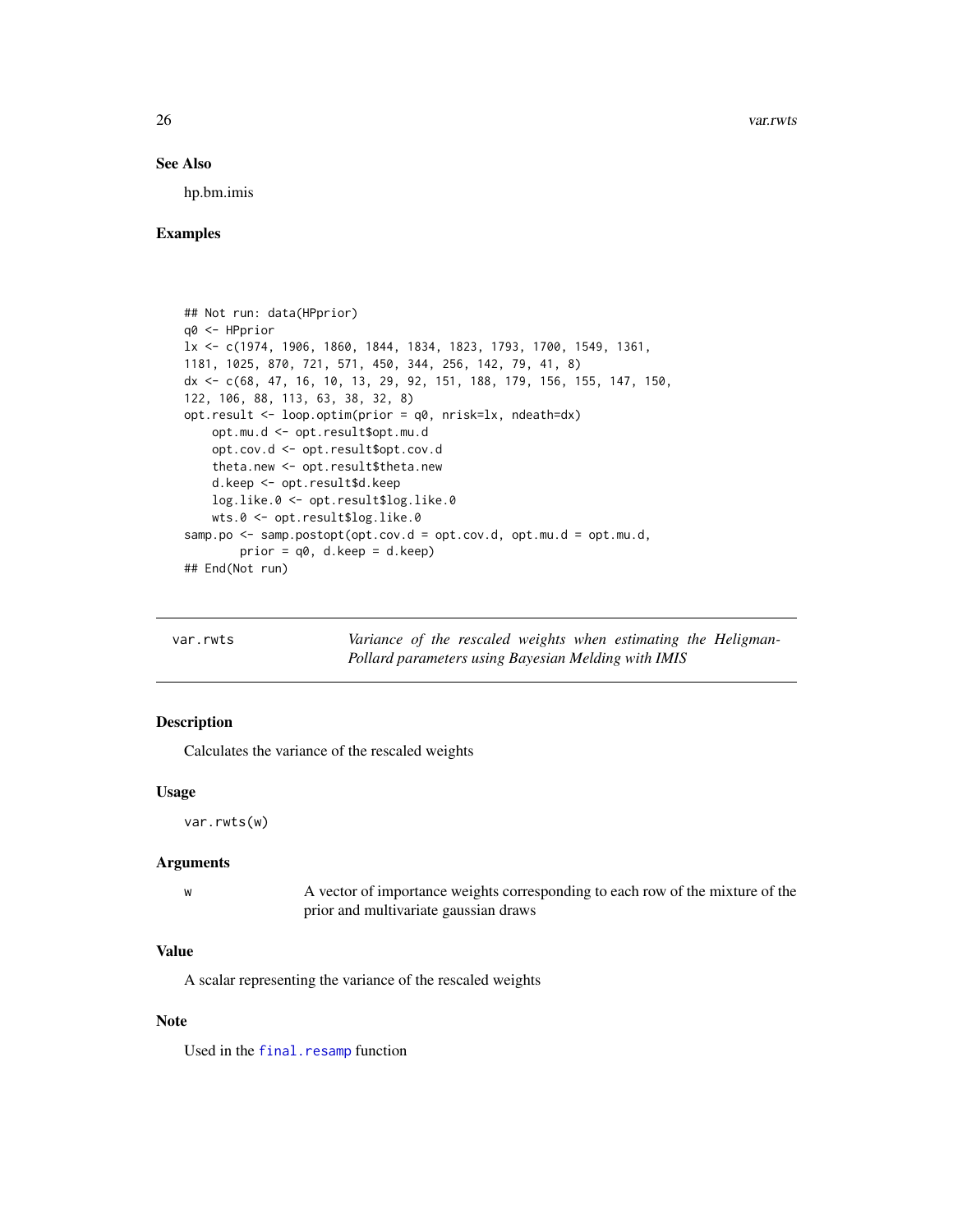#### <span id="page-26-0"></span>var.rwts 27

## References

Poole, David and Adrian Raftery. 2000. "Inference for Deterministic Simulation Models: The Bayesian Melding Approach." *Journal of the American Statistical Association* 95:1244–1255.

Raftery, Adrian and Le Bao. 2009. "Estimating and Projecting Trends in HIV/AIDS Gen- eralized Epidemics Using Incremental Mixture Importance Sampling." Technical Report 560, Department of Statistics, University of Washington.

## See Also

[final.resamp](#page-5-1), [hp.bm.imis](#page-7-1)

```
#Generate a vector of weights#
wts <- runif(100, 0, .99)
var.rwts(wts)
```